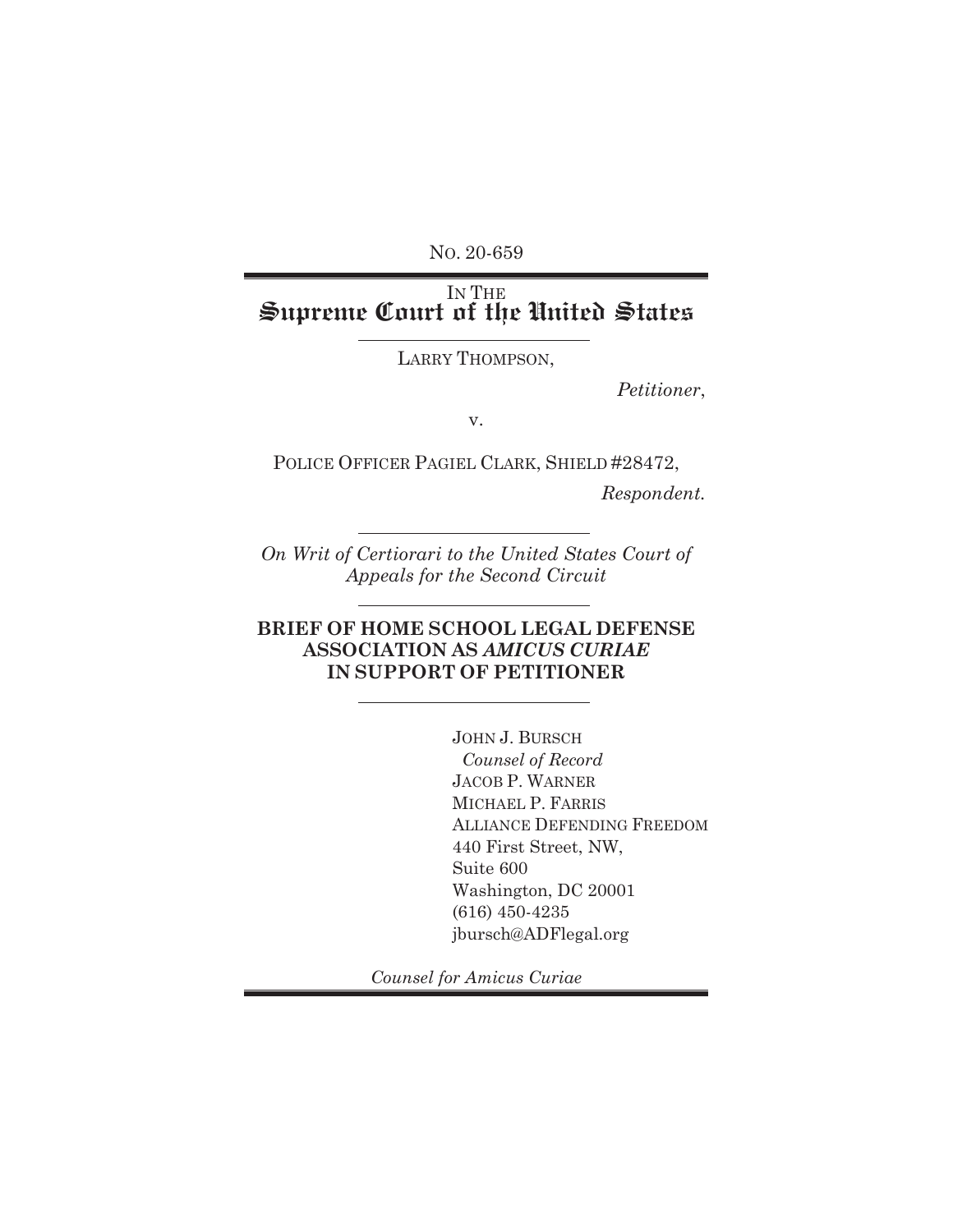## **TABLE OF CONTENTS**

| INTEREST OF AMICUS CURIAE  1                                                                                                |  |  |  |  |  |
|-----------------------------------------------------------------------------------------------------------------------------|--|--|--|--|--|
|                                                                                                                             |  |  |  |  |  |
|                                                                                                                             |  |  |  |  |  |
| Respondent's rule nullifies key Fourth                                                                                      |  |  |  |  |  |
| Petitioner's rule advances key Fourth<br>Н.<br>Amendment purposes, as shown by how it                                       |  |  |  |  |  |
| A. The Fourth Amendment helps hold<br>officials accountable for mishandling                                                 |  |  |  |  |  |
| Officials often do not obtain valid<br>1.                                                                                   |  |  |  |  |  |
| 2.<br>Officials often assert exigent<br>circumstances when none exist 12                                                    |  |  |  |  |  |
| $B_{\cdot}$<br>The Fourth Amendment protects                                                                                |  |  |  |  |  |
| 1. Most child-welfare investigations                                                                                        |  |  |  |  |  |
| Unjust child-welfare<br>2.<br>investigations can harm parents                                                               |  |  |  |  |  |
| $C_{\cdot}$<br>Petitioner's rule best ensures that the<br>Fourth Amendment protects<br>vulnerable parents and children.  25 |  |  |  |  |  |
|                                                                                                                             |  |  |  |  |  |

i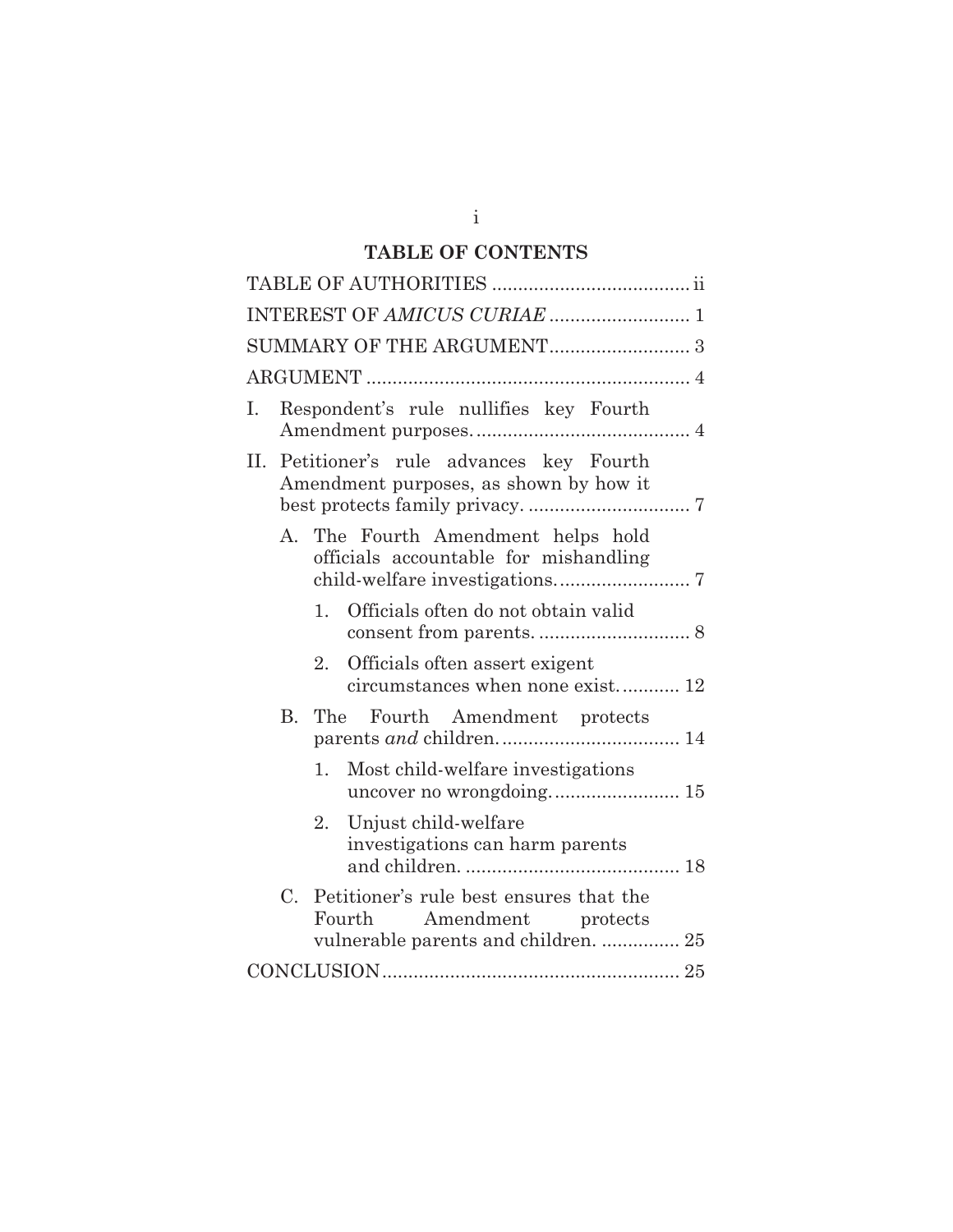## **TABLE OF AUTHORITIES**

## **Cases**

ii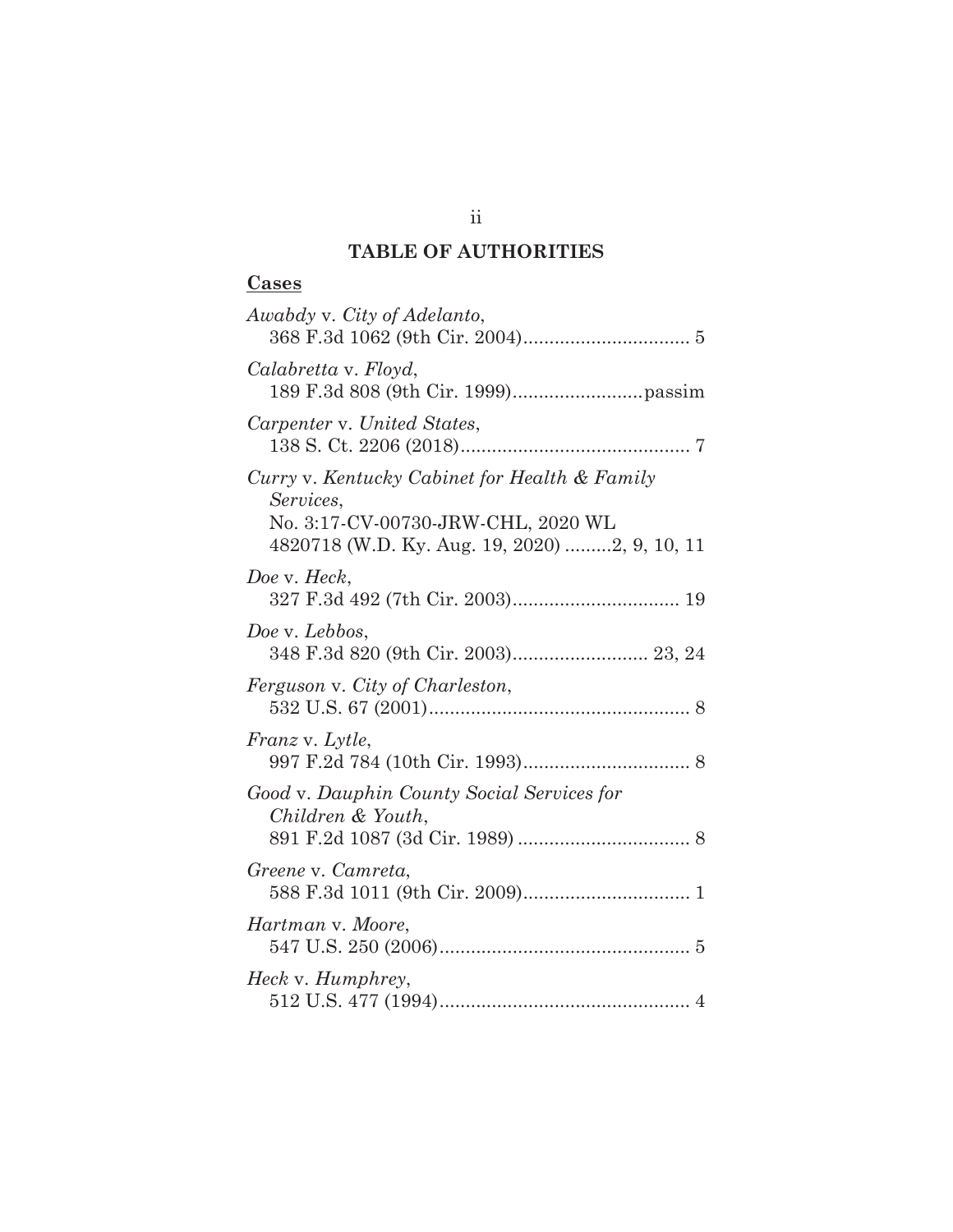| In re Stumbo,<br>582 S.E.2d 255 (N.C. 2003) 15, 16, 18                                                                  |
|-------------------------------------------------------------------------------------------------------------------------|
| Laskar v. Hurd,                                                                                                         |
| Manuel v. City of Joliet,                                                                                               |
| McDonough v. Smith,                                                                                                     |
| Michigan v. Tyler,                                                                                                      |
| Monroe v. Pape,                                                                                                         |
| New Jersey Division of Youth & Family Services v.<br>Wunnenbuerg,<br>408 A.2d 1345 (N.J. Super. Ct. App. Div. 1979). 14 |
| Nieves v. Bartlett,                                                                                                     |
| Olaizola v. Foley,                                                                                                      |
| Roe v. Texas Department of Protective &<br>Regulatory Services,                                                         |
| Schneckloth v. Bustamonte,                                                                                              |
| Tate v. Sharpe,                                                                                                         |
| Tenenbaum v. Williams,                                                                                                  |

iii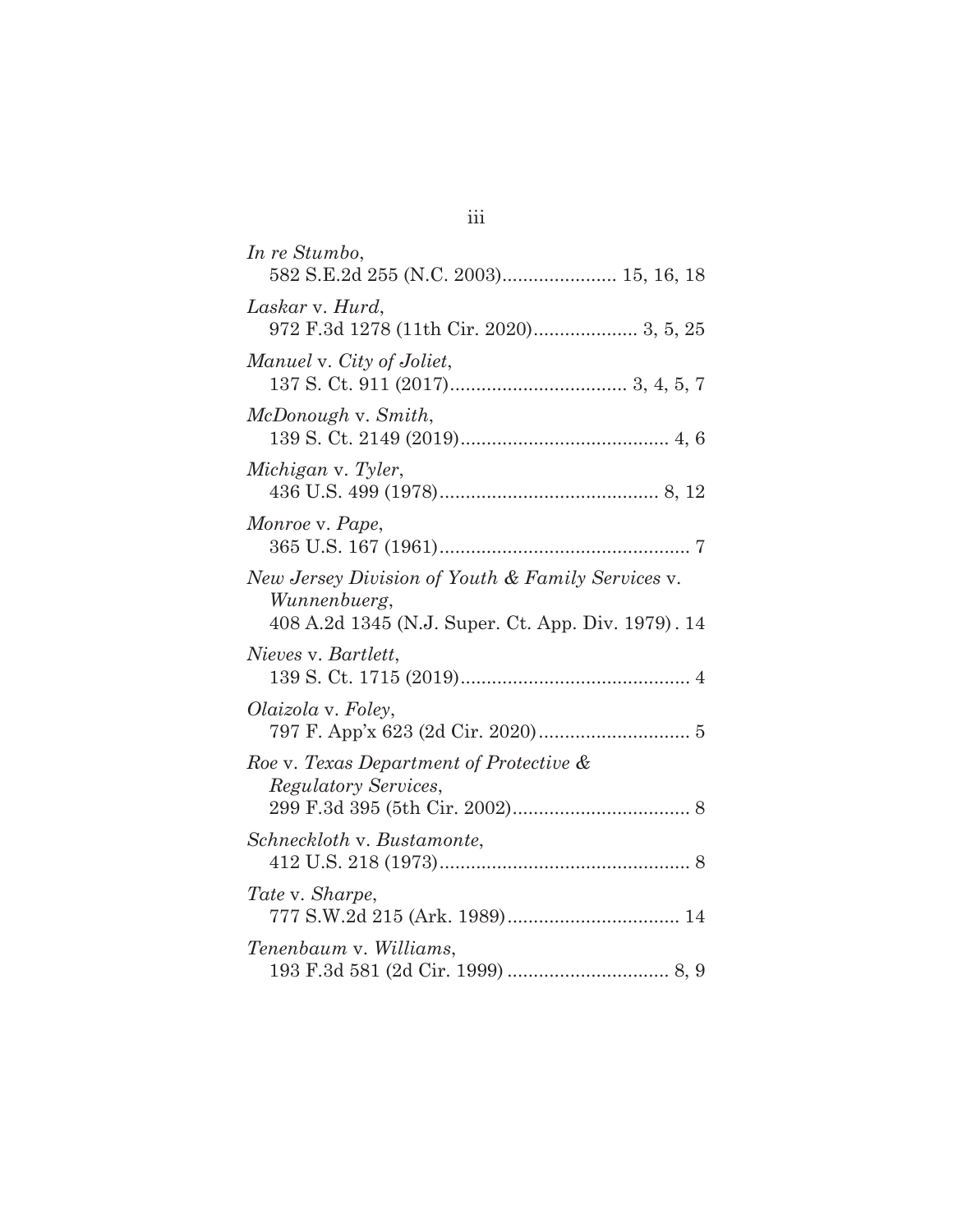| <i>Troxel v. Glanville,</i>                                           |
|-----------------------------------------------------------------------|
| <i>Wallace</i> v. <i>Kato</i> ,                                       |
| <i>Wallis v. Spencer,</i><br>202 F.3d 1126 (9th Cir. 2000) 20, 21, 22 |
| Welsh v. Wisconsin,                                                   |

iv

# **Statutes**

|--|--|--|--|--|--|--|--|

## **Other Authorities**

| C.M. Kuhn & S.M. Schanberg, Responses to<br>Maternal Separation: Mechanisms &                                                                                                 |
|-------------------------------------------------------------------------------------------------------------------------------------------------------------------------------|
| <i>Mediators</i> , 16(3-4) Int'l J. of Developmental                                                                                                                          |
| Diane L. Redleaf, Narrowing Neglect Laws Means<br><b>Ending State-Mandated Helicopter Parenting,</b><br>ABA (Sept. 11, 2020), https://perma.cc/RN3Q-                          |
| Doriane Lambelet Coleman, Storming the Castle<br>to Save the Children: The Ironic Costs of a<br>Child Welfare Exception to the Fourth<br>Amendment, 47 WM. & MARY L. REV. 413 |
| Georgia Department of Human Resources, Social                                                                                                                                 |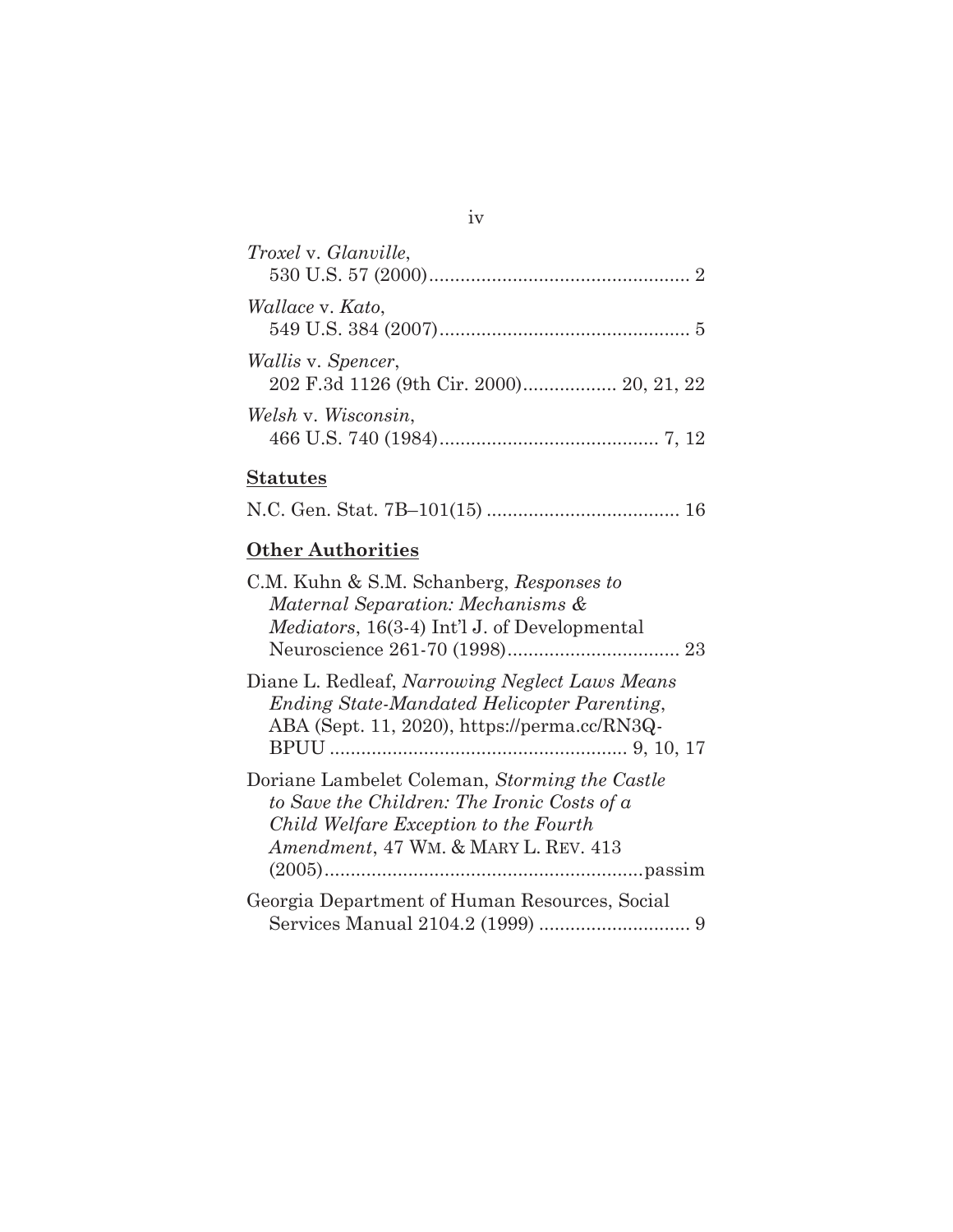| John Money & Margaret Lamacz, Genital<br>Examinations & Exposure Experienced as<br>Nosocomial Sexual Abuse in Childhood, 175 J.<br>Nervous & Mental Disease, 713-21 (1987)  23                                                                    |
|---------------------------------------------------------------------------------------------------------------------------------------------------------------------------------------------------------------------------------------------------|
| Josh Gupta-Kagan, Beyond Law Enforcement:<br>Camreta v. Greene, Child Protection<br>Investigations and the Need to Reform the<br>Fourth Amendment Special Needs Doctrine, 87                                                                      |
| Sabrina Luza & Enrique Ortiz, The Dynamic of<br><b>Shame in Interactions Between Child Protective</b><br>Services & Families Falsely Accused of Child<br><i>Abuse</i> , 3 Inst. for Psych. Therapies (1991),<br>https://perma.cc/V4Y2-LF37 19, 22 |
| Steven F. Shatz, The Strip Search of Children &<br>the Fourth Amendment, 26 U.S.F. L. REV. 1                                                                                                                                                      |
| Teri Dobbins Baxter, Constitutional Limits on the<br>Right of Gov't Investigators to Interview &<br>Examine Alleged Victims of Child Abuse or<br><i>Neglect</i> , 21 Wm. & Mary Bill of Rts. J. 125<br>24                                         |
| Troy Anderson, Foster Care Cash Cow; "Perverse<br>Incentive Factor" Rewards County for Swelling<br>System (L.A. Daily News, Dec. 7, 2003) 17                                                                                                      |
| U.S. Department of Health & Human Services,<br>Child Maltreatment 2019 (2021),<br>https://perma.cc/E7MY-GZPF  15                                                                                                                                  |

v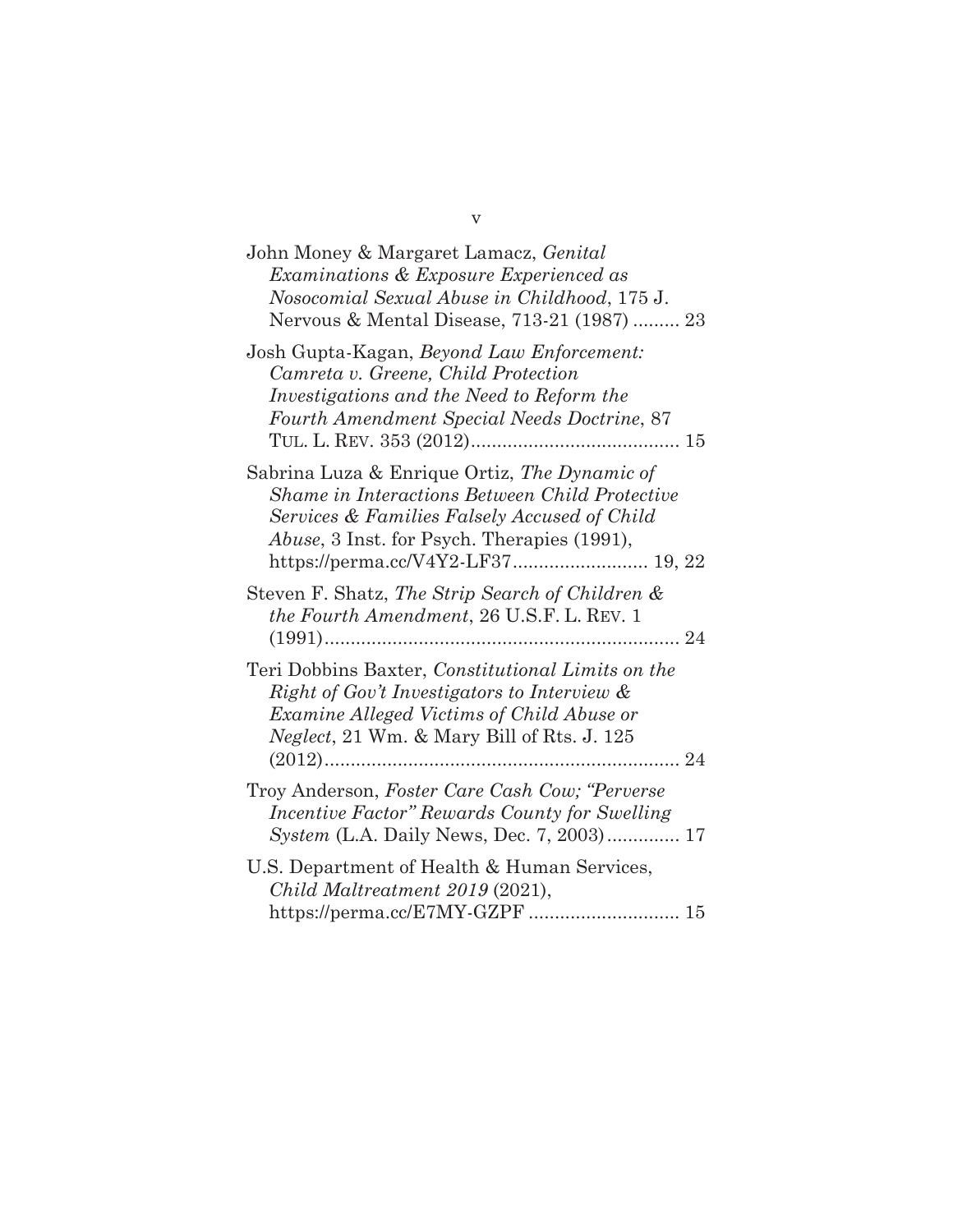### **INTEREST OF** *AMICUS CURIAE1*

 Home School Legal Defense Association (HSLDA) is a nonprofit advocacy organization whose mission is to protect and advance the right of parents to homeschool their children. HSLDA provides over 100,000 families with the peace of mind knowing that they do not have to homeschool alone. This makes HSLDA the world's largest homeschool advocacy organization. Whether it is providing legal help, educating families, or awarding grants, everything HSLDA does promotes the right of parents to raise their children consistently with their core beliefs—and without unlawful government interference.

 As part of its work, HSLDA protects families from unjust searches and seizures. In the early days of the modern homeschool movement, HSLDA discovered that child-welfare officials routinely avoided interacting with parents by initially going to their child's school. See, *e.g.*, *Greene* v. *Camreta*, 588 F.3d 1011, 1017 (9th Cir. 2009) (using this tactic to interact with children without first contacting parents). But because homeschooled children are at home when they are at school, officials could not use this tactic with them. This led to many distressing front-door encounters, often because homeschooling was not as widely accepted then as it is today.

 While HSLDA has long praised and supported child-welfare officials for their important work protecting children from true abuse and neglect, it also

<sup>1</sup> No counsel for a party authored this brief in whole or in part, and no person other than amicus and its counsel made any monetary contribution intended to fund the preparation or submission of this brief. All parties have consented to this filing.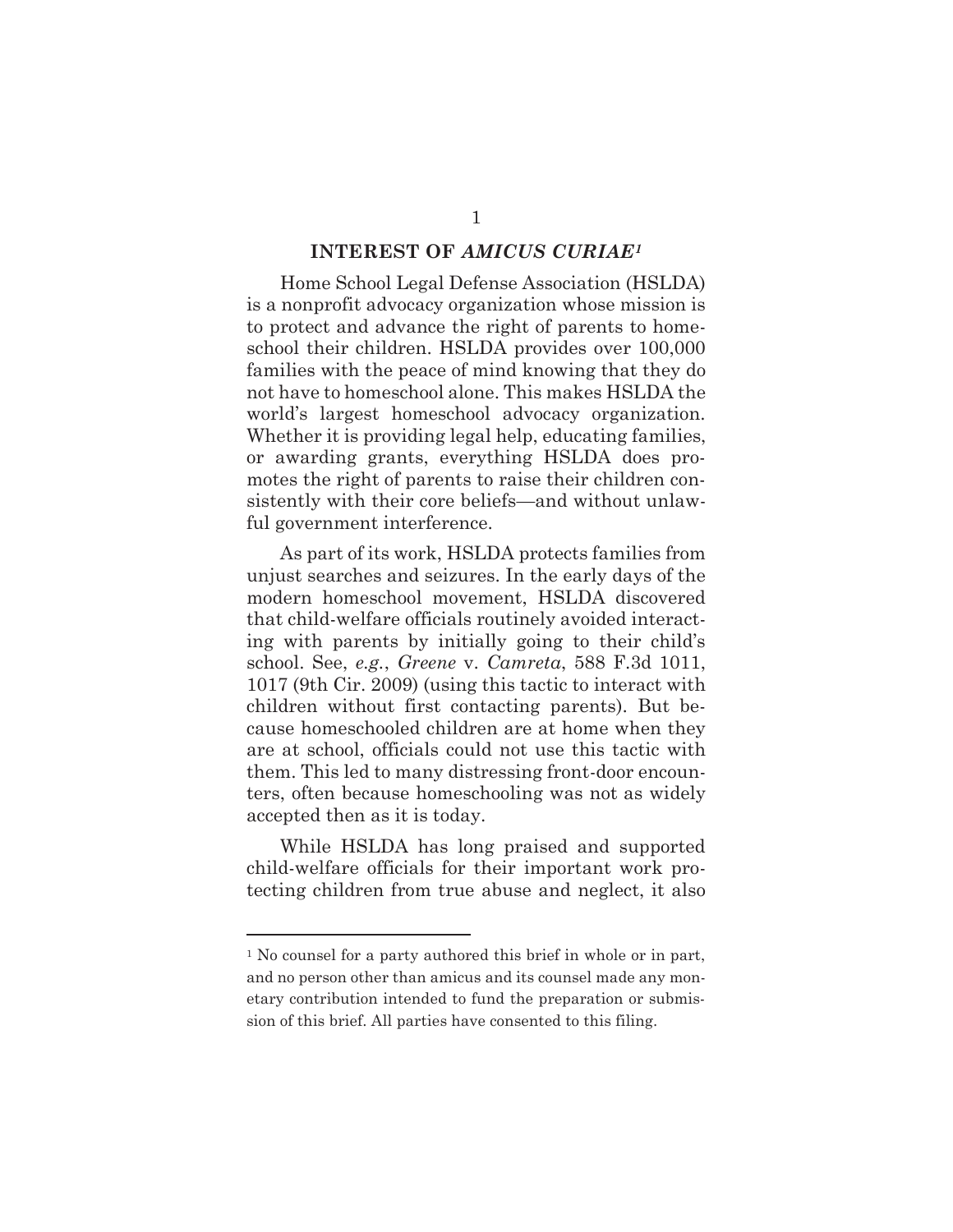recognizes the strong need to protect the interests of parents and children in the privacy of their homes and in the dignity of their bodies. So, over the years, HSLDA has assisted thousands of families who have faced these encounters. And it has often sued under 42 U.S.C. 1983 to hold officials accountable for violating the Fourth Amendment. *E.g.*, *Calabretta* v. *Floyd*, 189 F.3d 808 (9th Cir. 1999). One such case is in federal court now. *Curry* v. *Ky. Cabinet for Health & Fam. Servs.*, No. 3:17-CV-00730-JRW-CHL, 2020 WL 4820718 (W.D. Ky. Aug. 19, 2020).

 This Court has repeatedly and correctly held that parents have a fundamental right to direct the care, custody, and control of their children, most recently in *Troxel* v. *Glanville*, 530 U.S. 57 (2000). Yet parents still encounter obstacles when exercising those rights—in schools, in hospitals, and even in their own homes. This case represents one such occurrence of undue government interference. And HSLDA is highly interested in curbing such official misconduct. Only Petitioner's rule, as described immediately below, would give families a fair shot at doing so.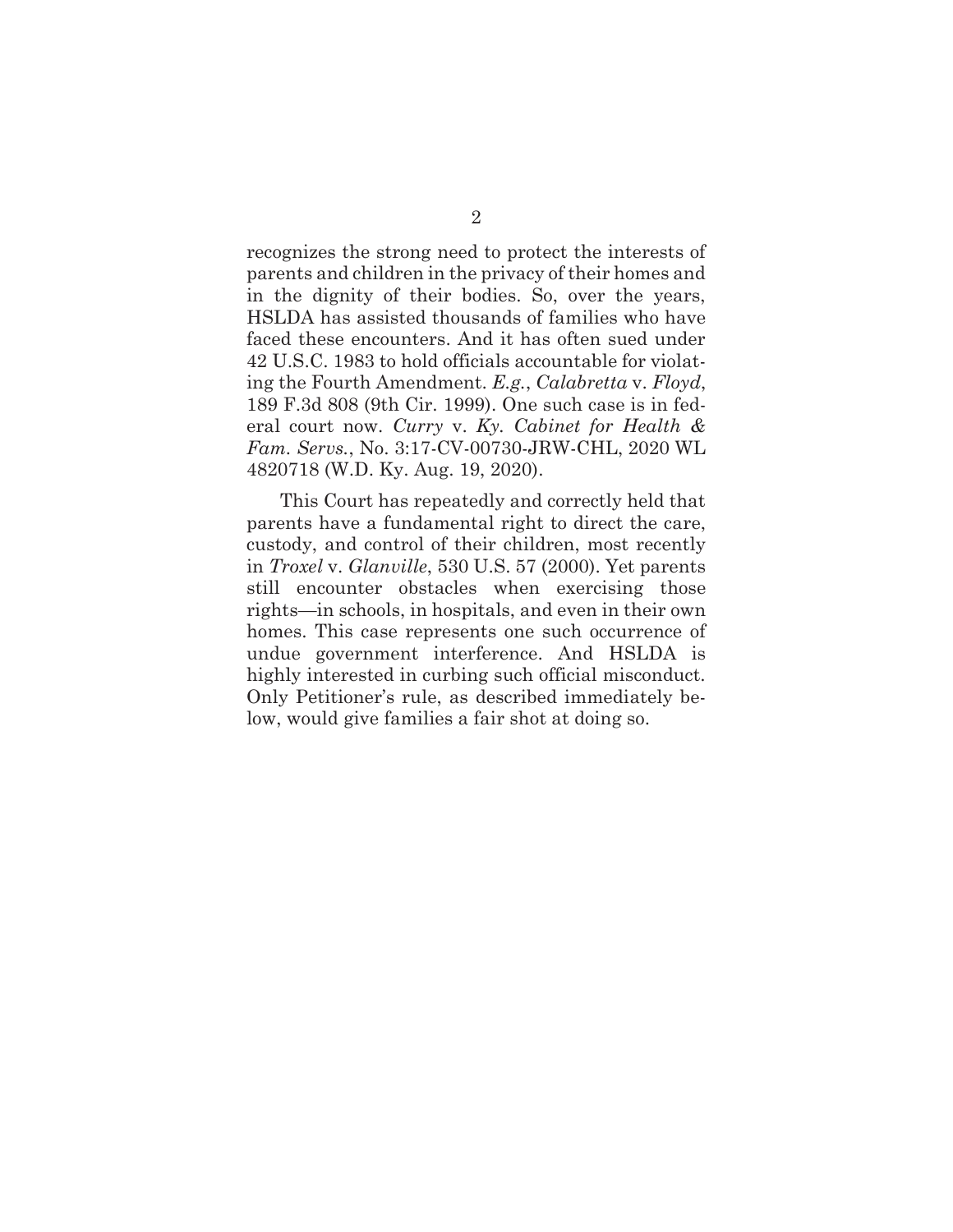#### **SUMMARY OF THE ARGUMENT**

 This Court should hold that § 1983 plaintiffs need only show, as proposed by Petitioner, that their prior criminal proceeding ended in a manner not inconsistent with their innocence to satisfy the favorabletermination rule for malicious-prosecution claims ("Petitioner's rule"). The common law supports this view, and it best fits with the values and purposes of the Fourth Amendment. See *Manuel* v. *City of Joliet*, 137 S. Ct. 911, 920 (2017) (giving standard); *Laskar* v. *Hurd*, 972 F.3d 1278, 1286-92 (11th Cir. 2020) (Pryor, J.) (canvassing the common law).

 The alternative rule—which requires plaintiffs to show their prior criminal proceeding was resolved in a way that affirmatively indicates their innocence ("Respondent's rule")—leads to perverse results, encouraging officials to initiate process when none is due only to immunize themselves from gross misconduct. While this rule would jeopardize all Americans, it would particularly endanger innocent parents and children, who often face unjust warrantless searches and seizures as part of child-welfare investigations. Officials rarely obtain warrants before they invade homes and seize children, yet 80% of these raids uncover no wrongdoing. If parents assert their rights like Petitioner here—they risk going to jail.

 Parents and children deserve a fair shot at justice when officials ransack their homes and bodies. Otherwise, the Fourth Amendment cannot do its job. And the fallout is severe. When officials unlawfully seize children, they can inflict terrible harm—stigmatizing families, dashing their sense of privacy, and traumatizing the very ones they aim to protect. The Fourth Amendment is designed in part to prevent these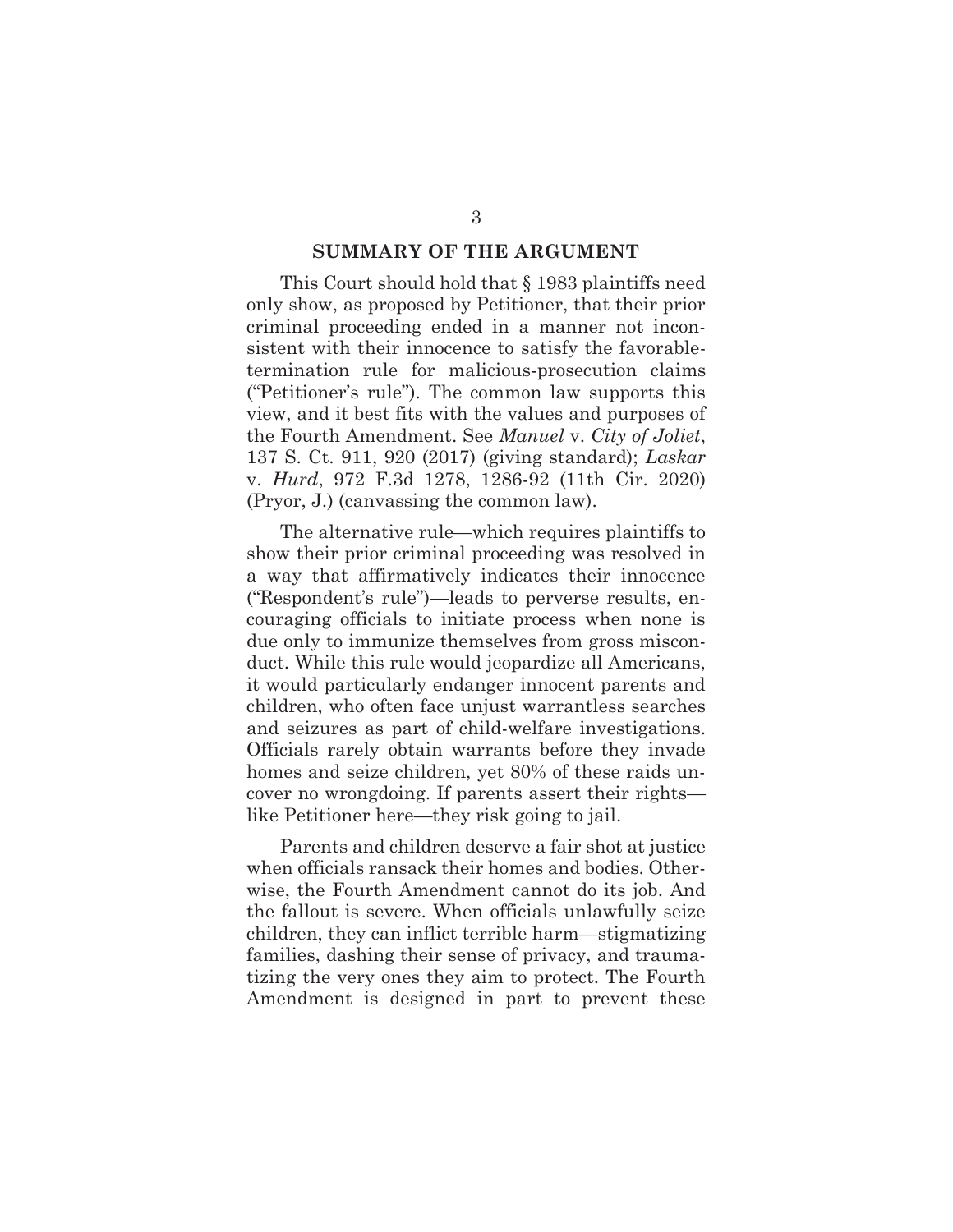harms. And only Petitioner's rule fits with that purpose. This Court should reverse and adopt a rule that protects the dignity of vulnerable families.

#### **ARGUMENT**

 This Court should adopt Petitioner's rule. Respondent's rule undercuts Fourth Amendment protection for all Americans—but especially for parents who face unjust seizures, are prosecuted, and win.

### **I. Respondent's rule nullifies key Fourth Amendment purposes.**

 When officials unreasonably seize a person pursuant to legal process, the victim cannot bring a § 1983 claim until the "prior criminal proceeding" terminates in her favor. *Heck* v. *Humphrey*, 512 U.S. 477, 484 (1994). This requirement avoids "parallel litigation over the issues of probable cause and guilt" and prevents conflicting civil and criminal judgments. *Ibid.*; *McDonough* v. *Smith*, 139 S. Ct. 2149, 2156-57 (2019). While this Court has applied the rule to many cases involving convicted individuals, this is the first opportunity to say how the rule applies to a plaintiff who was never convicted in the first place.

 This Court should rule that plaintiffs need only show that prior criminal proceeding ended in a manner not inconsistent with their innocence to satisfy the favorable-termination rule. This holding best satisfies the two-step approach for establishing prerequisites for a § 1983 claim. *Manuel*, 137 S. Ct. at 920. Under this approach, the Court first considers the "[c]ommon-law principles" that were well-settled when Congress enacted § 1983, *id.* at 921; see *Nieves*  v. *Bartlett*, 139 S. Ct. 1715, 1726 (2019), and then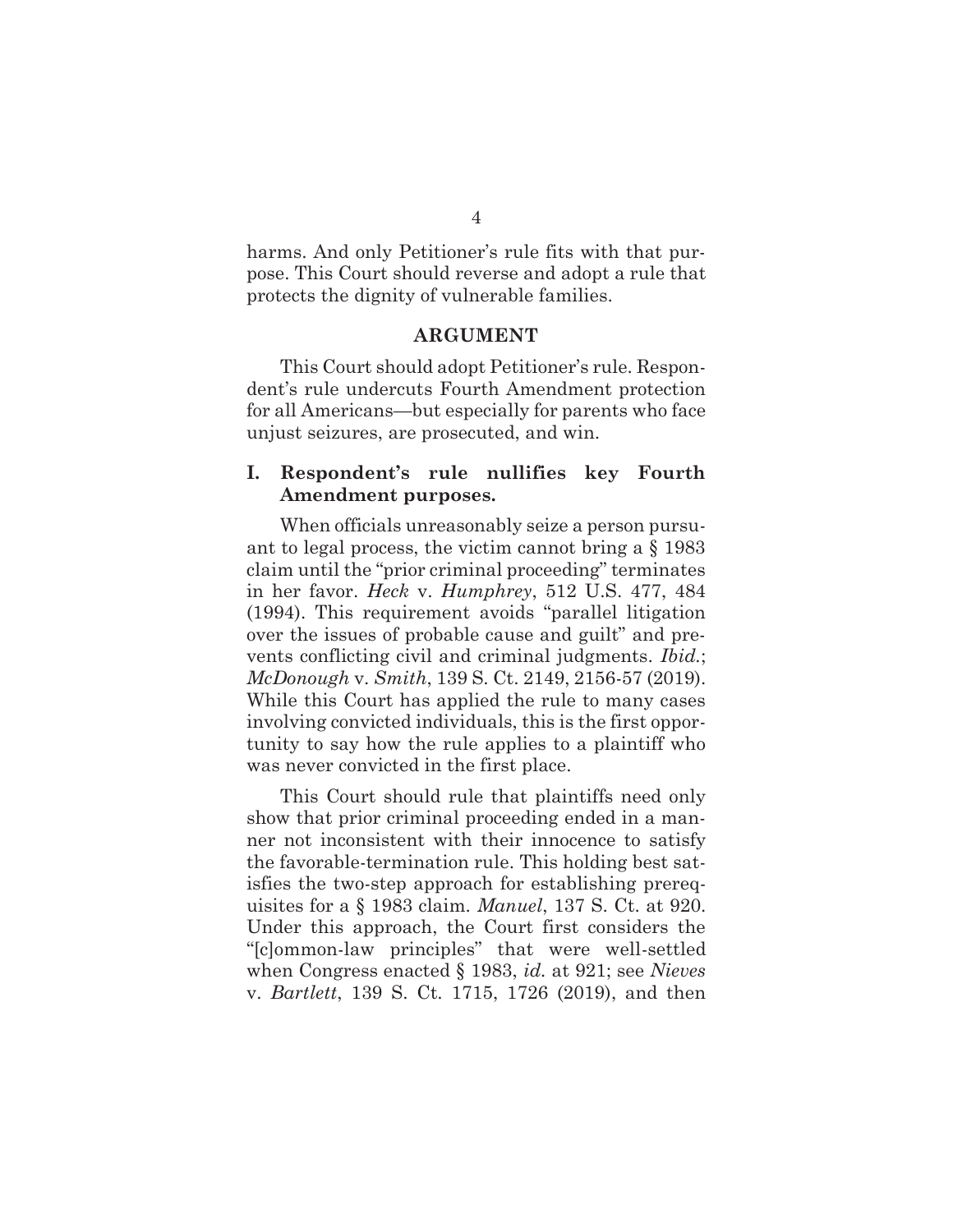tests whether those principles fit "the constitutional right at issue." *Manuel*, 137 S. Ct. at 921.

 This approach is flexible by design. The commonlaw principles "are meant [only] to guide" a court not "to control" its decision. *Ibid.* In this way, the principles serve "more as a source of inspired examples than of prefabricated components." *Ibid.* (quoting *Hartman* v. *Moore*, 547 U.S. 250, 258 (2006)). Here, the common law suggests that plaintiffs could satisfy the favorable-termination element of malicious-prosecution claims by showing that the prior prosecution ended in a manner not inconsistent with their innocence. Br. for Pet'r 22-31; *Laskar*, 972 F.3d at 1286-92 (canvassing common law to conclude this).

 This view "closely attend[s] … the values and purposes" of the Fourth Amendment. *Manuel*, 137 S. Ct. at 921. Respondent's rule, however, leads to perverse results. It means that officials who abuse the legal process can virtually never be held to account. When prosecutors dismiss charges, they almost never indicate on the record that the accused is innocent; they just say they are dismissing "in the interests of justice," *Awabdy* v. *City of Adelanto*, 368 F.3d 1062, 1068 (9th Cir. 2004), or "judicial economy," *Olaizola* v. *Foley*, 797 F. App'x 623, 625 (2d Cir. 2020). Under Respondent's rule, this is enough to immunize officials from even gross abuse of process. A prosecutor who learns of such abuse could simply dismiss the case and thereby quash the accused's right to sue.

 Worse, this rule could encourage *more* abuse of process. Because plaintiffs need not show favorable termination before bringing Fourth Amendment claims for unlawful seizures *without process*, *Wallace*  v. *Kato*, 549 U.S. 384, 390-95 (2007), some officials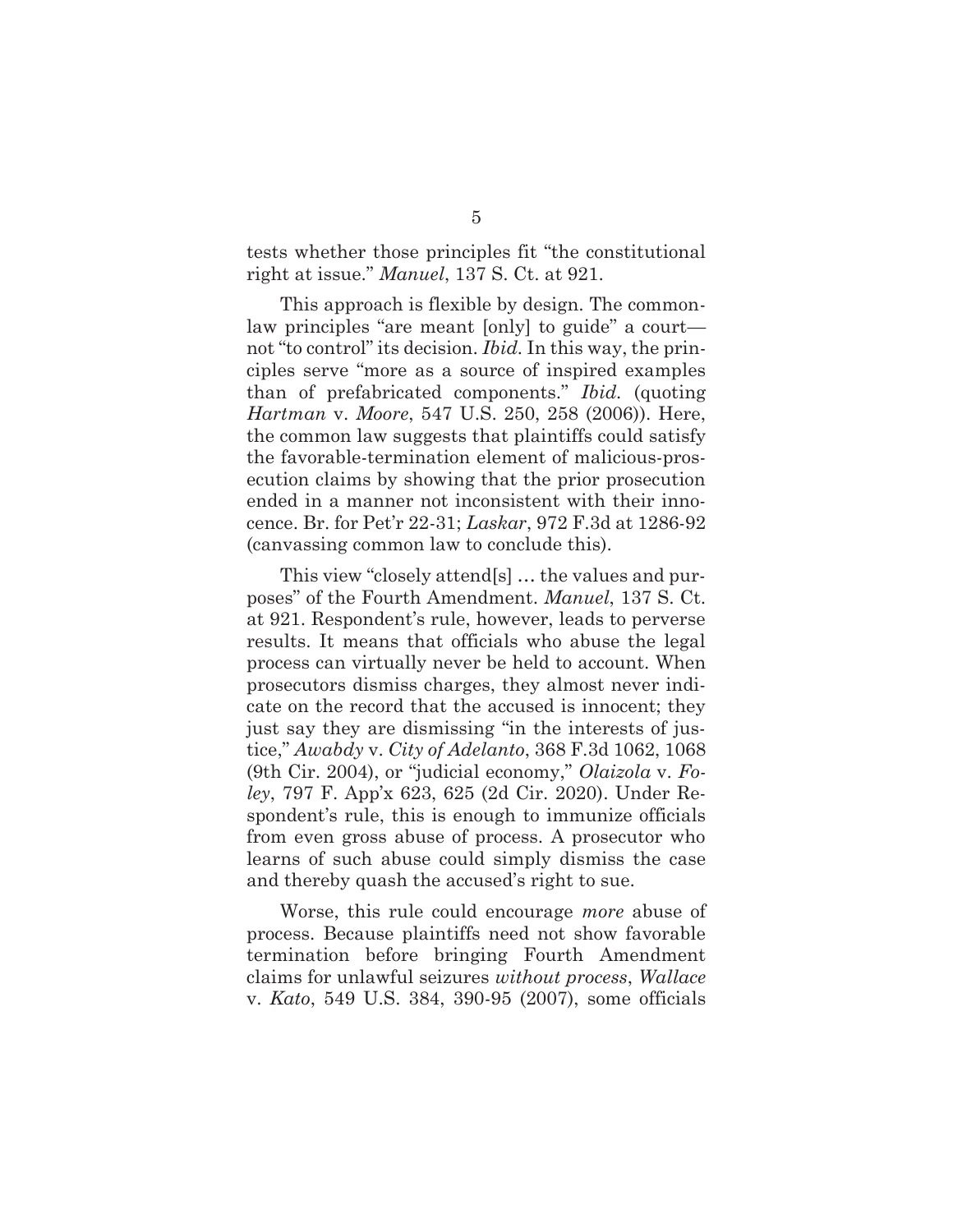may feel pressure to initiate undue process to protect themselves—knowing the prosecutor can always dismiss the case later. That only compounds the problem. In such cases, victims of baseless charges would have to *object to* the dismissal of those charges or else forgo their cause of action under § 1983. Br. of Pet'r 35-36. That choice is perverse and untenable.

 The Court should consider this improper incentive when determining what result counts as a favorable termination. *McDonough*, 139 S. Ct. at 2160. And this feature may pose the most risk for parents who are the subject of child-welfare investigations. These parents often face warrantless searches and seizures in which officials misuse Fourth Amendment exceptions. See § II.A, below. These investigations are also highly invasive, and even harmful. See § II.B, below. If parents assert their rights, they risk disobeying what officials consider to be a lawful demand and facing criminal process—like Petitioner here.

 The success of § 1983 suits should not turn on whether officials file fabricated charges against victims. This Court should reject a rule that requires plaintiffs to prove their prior criminal proceeding was resolved in a way that affirmatively indicates their innocence. That rule cancels key Fourth Amendment protection by eviscerating even worthy claims. And it encourages perverse results by incentivizing government officials to cover themselves by prosecuting—all at the expense of vulnerable parents and children.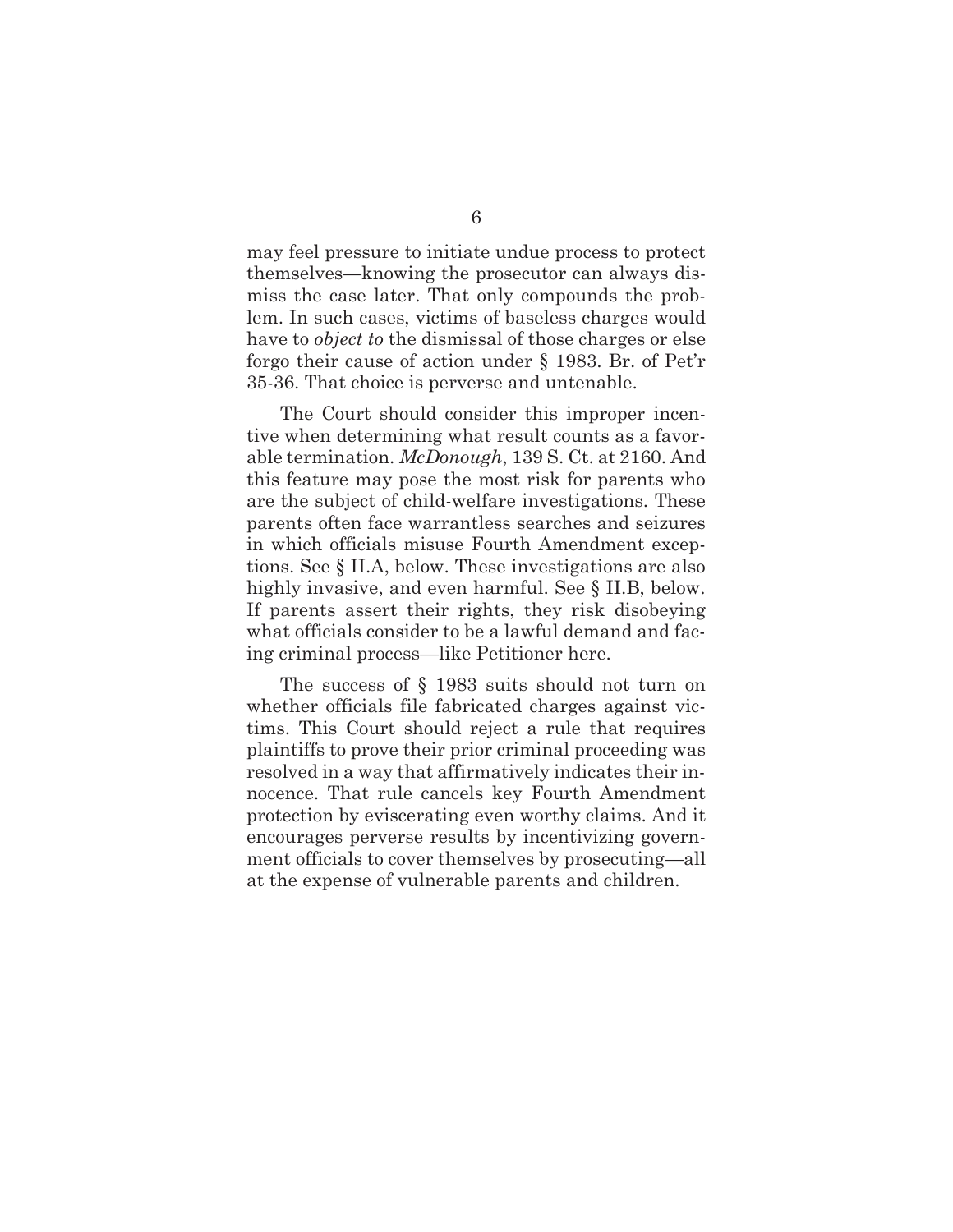## **II. Petitioner's rule advances key Fourth Amendment purposes, as shown by how it best protects family privacy.**

 In contrast, Petitioner's rule best advances "the values and purposes of the [Fourth Amendment]." *Manuel*, 137 S. Ct. at 921. It discourages officials from initiating process for personal benefit, and it offers plaintiffs recourse when officials seize them unjustly—even if they face criminal process. The need for this protection is showcased in child-welfare prosecutions, which often include unjust seizures. As shown below, the Fourth Amendment helps hold officials accountable for misconduct and protects both parents and children. And Petitioner's rule avoids incentivizing officials to nullify these protections with unnecessary and burdensome prosecutions.

## **A. The Fourth Amendment helps hold officials accountable for mishandling childwelfare investigations.**

 The Fourth Amendment protects the right of "people to be secure in their persons, houses, papers, and effects, against unreasonable searches and seizures." *Carpenter* v. *United States*, 138 S. Ct. 2206, 2213 (2018). The lawfulness of an official search or seizure always turns on its "reasonableness." *Id*. at 2221. And this Court has long held that warrantless searches and seizures in the home are "presumptively unreasonable." *Welsh* v. *Wisconsin*, 466 U.S. 740, 748-49 (1984). For good reason; such intrusions attack the very "essence of … liberty." *Monroe* v. *Pape*, 365 U.S. 167, 209 (1961) (Frankfurter, J., dissenting).

 This principle applies with full force to searches and seizures in child-welfare investigations. Indeed, while this Court has never addressed the issue, many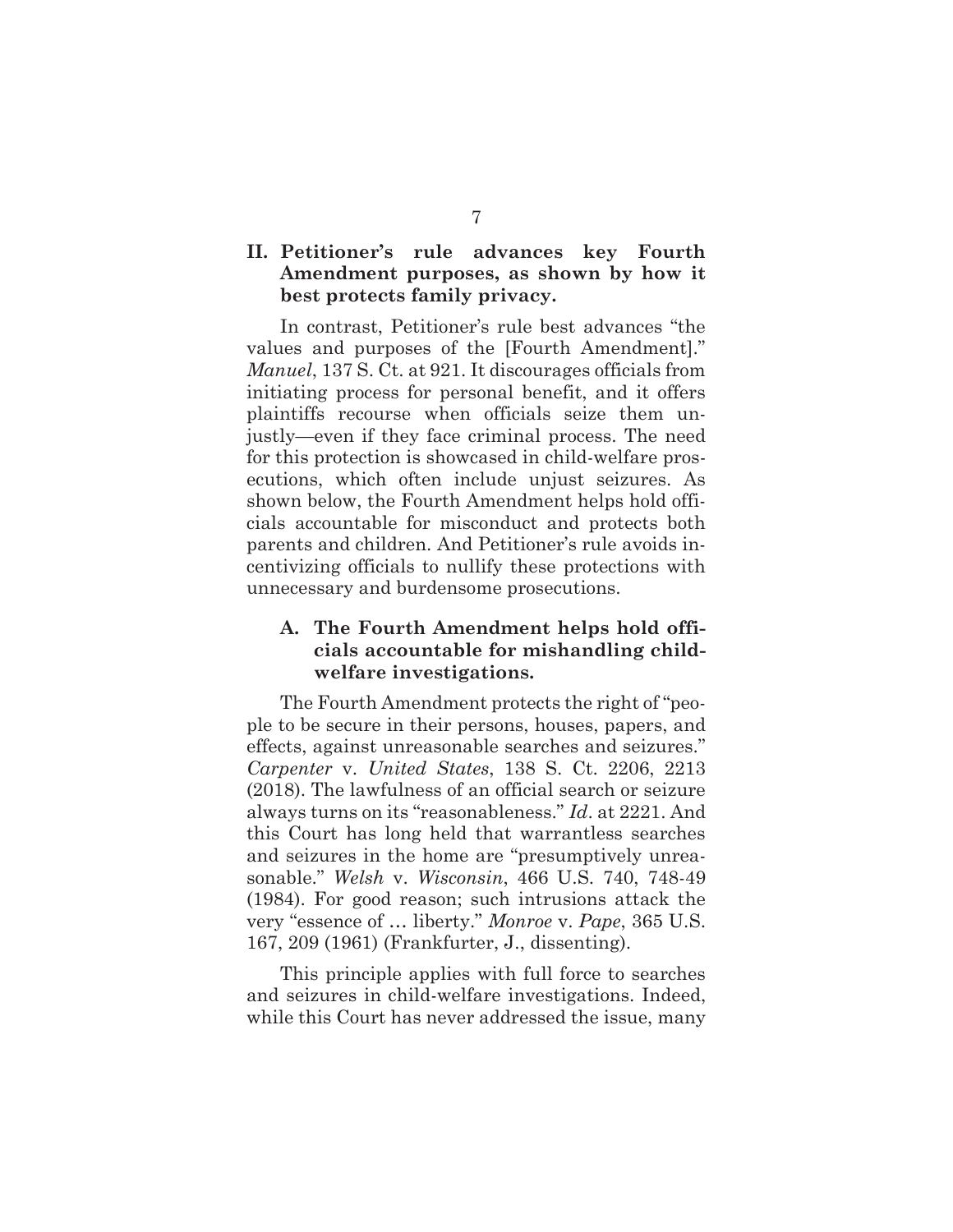federal circuit courts have held that officials may not conduct such intrusions without valid consent, exigent circumstances, or a particularized warrant and probable cause. *E.g.*, *Calabretta* v. *Floyd*, 189 F.3d 808, 813 (9th Cir. 1999); *Roe* v. *Tex. Dep't of Protective & Regul. Servs.*, 299 F.3d 395, 407-08 (5th Cir. 2002); *Good* v. *Dauphin Cnty. Soc. Servs. for Children & Youth*, 891 F.2d 1087, 1092 (3d Cir. 1989); *Franz* v. *Lytle*, 997 F.2d 784, 787-93 (10th Cir. 1993).

 This view is correct. There is no child-welfare exception to Fourth Amendment protection. Nonetheless, many officials bypass the Fourth Amendment in this context by (1) securing the apparent consent of parents, or (2) invoking exigent circumstances. And while valid consent and exigent circumstances are exceptions to the Fourth Amendment's bar on warrantless search and seizures, *Schneckloth* v. *Bustamonte*, 412 U.S. 218, 222 (1973) (consent); *Michigan* v. *Tyler*, 436 U.S. 499, 509 (1978) (exigent circumstances), officials often misuse them.

### **1. Officials often do not obtain valid consent from parents.**

 Estimates suggest that over 90% of child-welfare investigations start "with the apparent consent of relevant adults." Doriane Lambelet Coleman, *Storming the Castle to Save the Children: The Ironic Costs of a Child Welfare Exception to the Fourth Amendment*, 47 WM. & MARY L. REV. 413, 430 (2005). But such consent suffices only if it is "freely and voluntarily given." *Schneckloth*, 412 U.S. at 222. Officials may not coerce or mislead about investigations to get it. *Ferguson* v. *City of Charleston*, 532 U.S. 67, 85 (2001) (requiring "knowing waiver"); accord *Tenenbaum* v. *Williams*, 193 F.3d 581, 589 (2d Cir. 1999).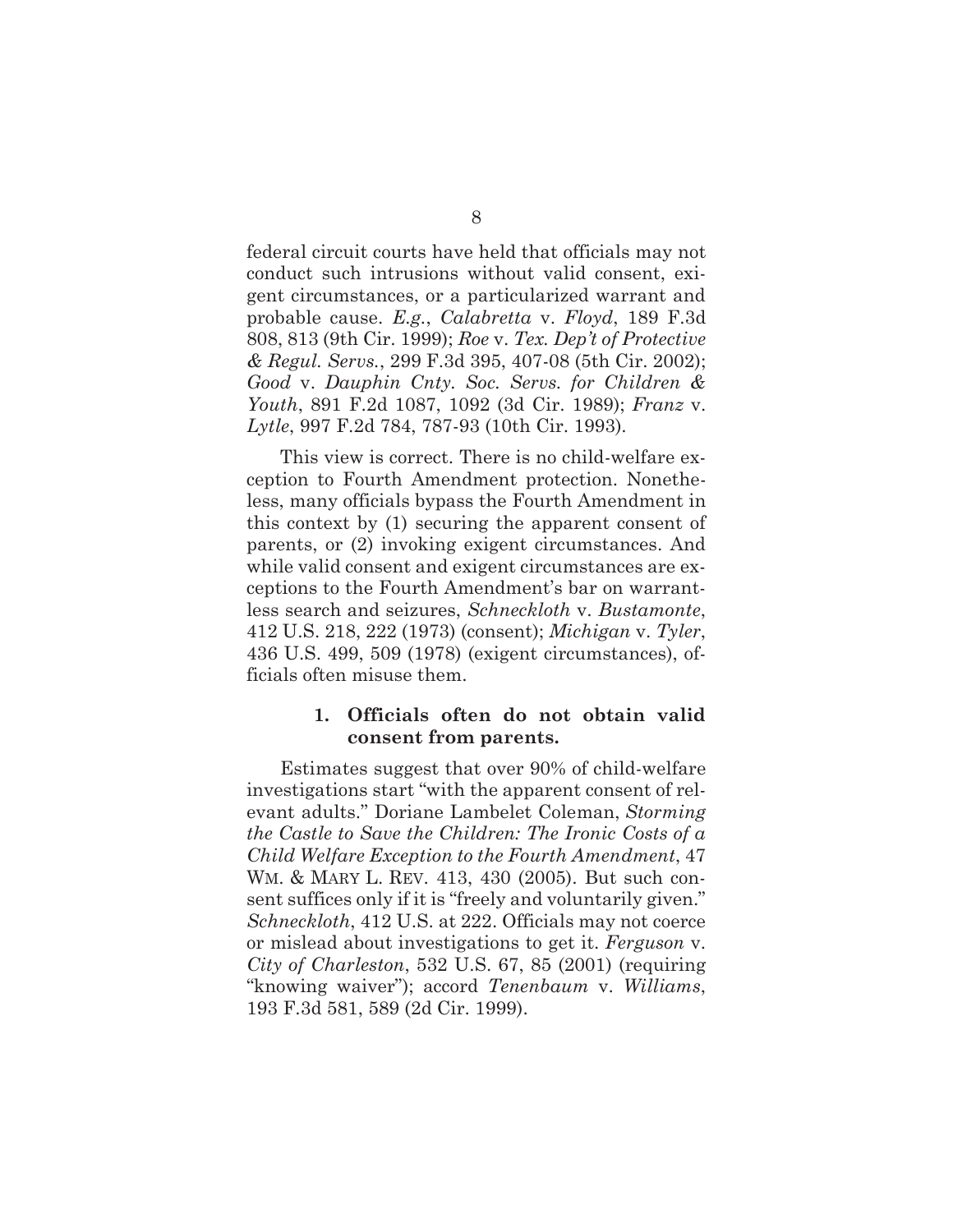While no data shows the number of consent-based investigations that have come from unjust coercion, "one could reasonably imagine that the number is not insubstantial." Coleman, *Storming the Castle*, 47 WM. & MARY L. REV. at 431. This coercion appears mostly in two forms: deception and intimidation.

 Some officials believe they can lie about the "real reason" for their investigation, *Tenenbaum*, 193 F.3d at 589, or that they can just bully parents into submission—by threatening to take their children if they do not comply with officials' wishes. Some training materials appear to encourage this. *E.g.* Ga. Dep't of Human Res., Social Services Manual 2104.2 (1999) (advising officials to access children by telling parents they will "involve court/law enforcement unless [the parents] immediately cooperate.").

 These tactics coerce parents with fear—nullifying any "consent" parents appear to give investigating officials. Consider Josiah and Holly Curry, the proud parents of six children who live just south of Louisville, Kentucky. A few years ago, Holly was driving her children to karate class and stopped at a local café. *Curry*, 2020 WL 4820718, at \*1. She parked and left her children asleep in the van while she went in to get some snacks. *Ibid*. The outside temperature was pleasant, in the low-to-mid 60's. *Ibid*.2

<sup>2</sup> Most adults today have childhood memories of sitting in the "car as mom or dad ran into a store on a quick errand." Diane L. Redleaf, *Narrowing Neglect Laws Means Ending State-Mandated Helicopter Parenting*, ABA (Sept. 11, 2020), https://perma.cc/RN3Q-BPUU. This event never prompted "concerns about the danger of [them] being … kidnapped," nor did it "lead to criminal or neglect investigations by the police." *Ibid.*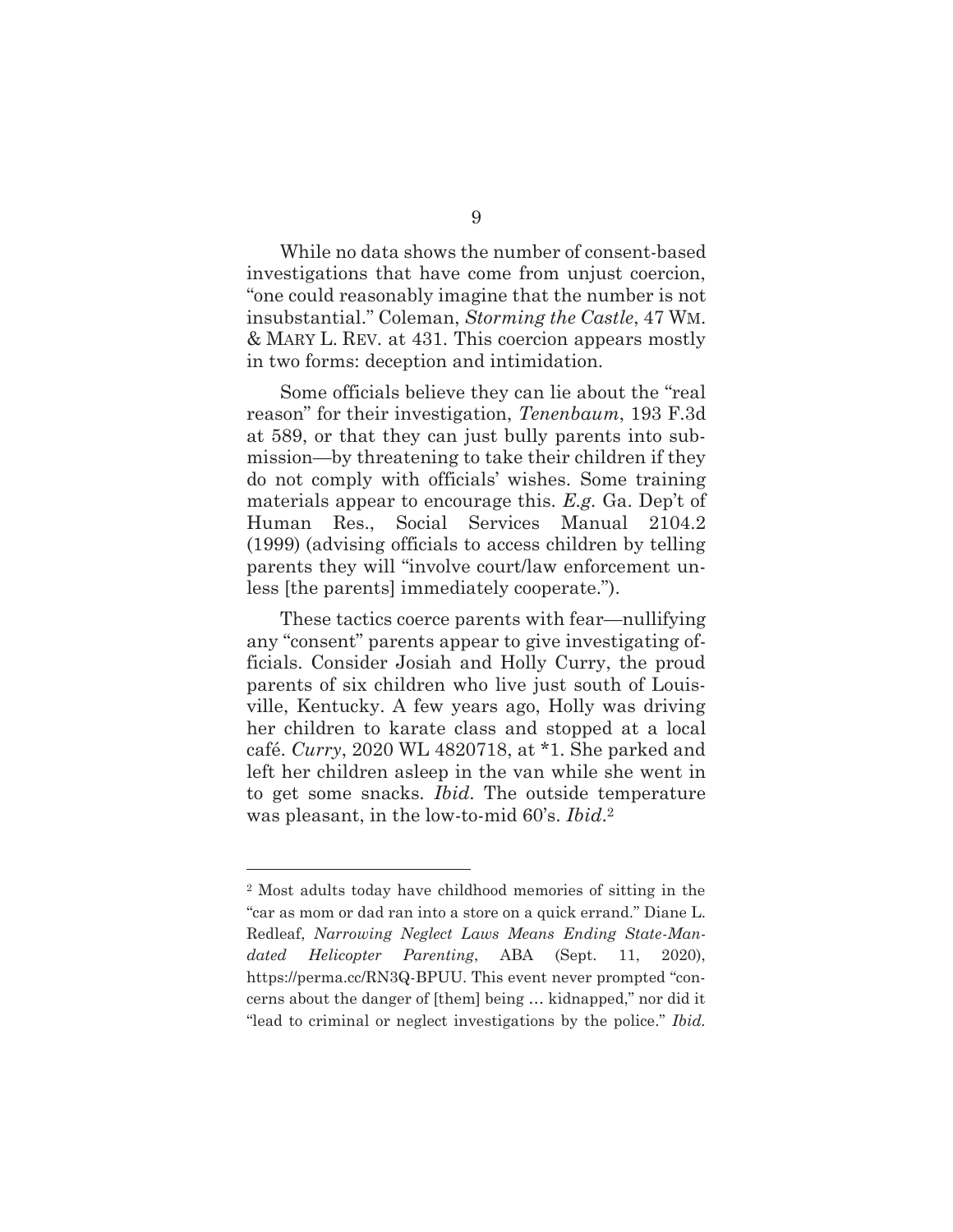Someone saw Holly's children and called the police. 2020 WL 4820718, at \*1. An officer approached Holly when she returned about five or 10 minutes later. *Ibid.* Holly explained that she believed her children were safe because the van's fan was on high, its key was removed, and its safety features would shut down the vehicle if anyone tampered with the transmission. *Ibid*. The officer admonished Holly that she should not leave the children unattended, and she told him she understood. *Ibid*. He also warned Holly that he had to submit a report, and that a social worker would be sent to her home to investigate. *Ibid*. The officer allowed Holly to leave with her children and did not press criminal charges. *Ibid*.

 A social worker received the report the next day. 2020 WL 4820718, at \*2. She went to the Currys' house, knocked on the door, and informed Holly that she needed to come inside to investigate the children. *Ibid.* Holly twice told the social worker that she could not come in without a warrant. *Ibid.* The social worker responded that she would go get the police and left. *Ibid.* The social worker met with a sheriff deputy, told him that she was having a hard time getting in Holly's house, and said she just needed to interview the children. *Ibid.* She also told the deputy that "the family's background was clean." *Ibid.* 

 The social worker and deputy returned to the Currys' house, and the deputy knocked on the door. 2020 WL 4820718, at \*2. He was armed and in uniform. *Ibid.* Holly answered. *Ibid.* The officials warned her they needed to come in. *Ibid.* Again, Holly asked if they had a warrant. *Ibid.* The deputy said they did

Yet, despite a plummeting crime rate, parents today fear being stopped by officials if they follow their parents' example. *Ibid.*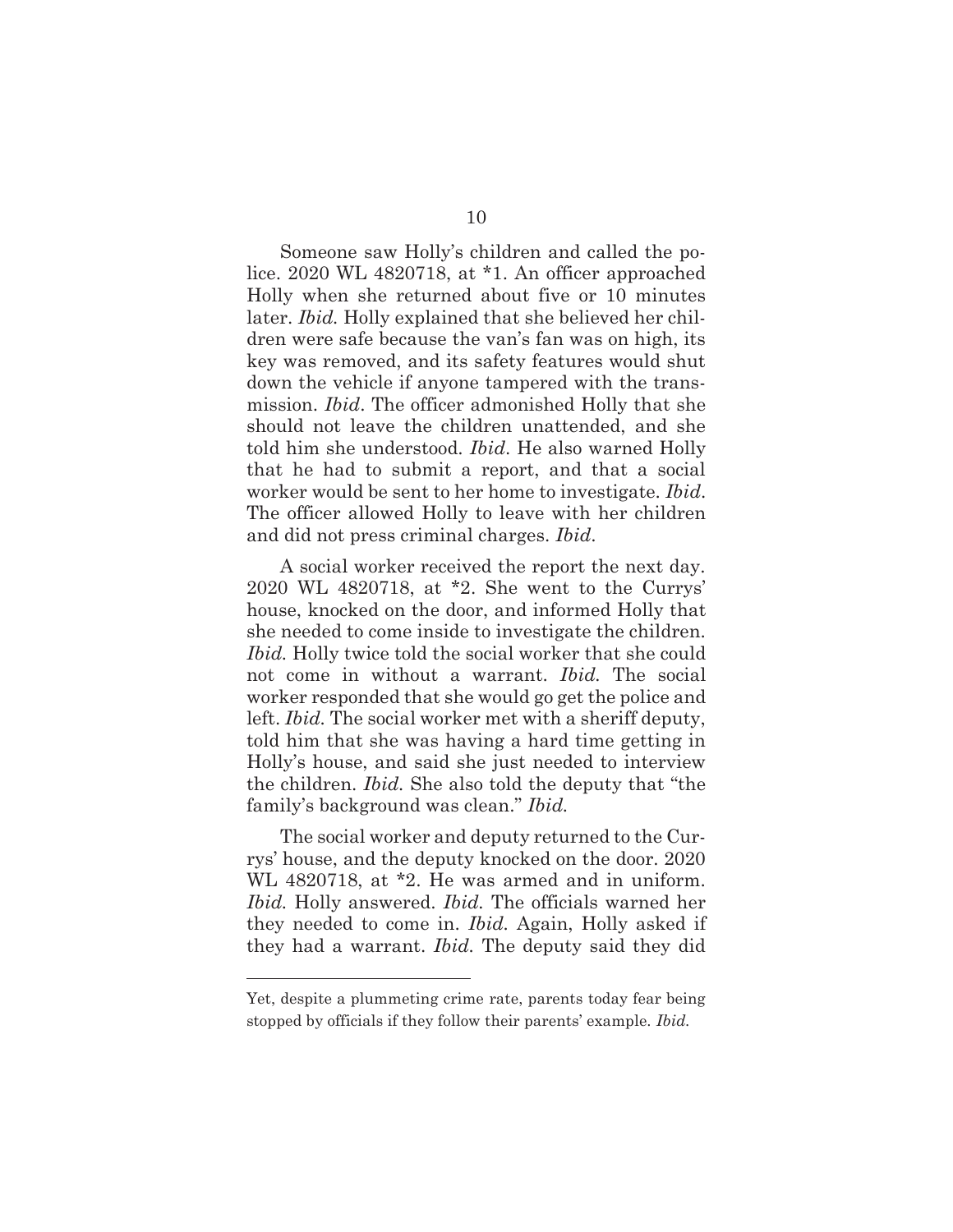not, and again, Holly did not let them in. *Ibid.* The social worker then started screaming at Holly. *Ibid.* 

 Holly asked if they could reschedule the visit for when her husband was home. *Ibid.* She offered to bring her children to the door so the social worker could see them. *Ibid.* But the officials refused these reasonable requests. *Ibid.* Instead, they advised Holly that if she did not let them in, they "would get an emergency custody order." *Ibid.* When Holly asked what this meant, the deputy pronounced: "We'll come back and take all of your children." *Ibid.* Soon after, the officials started yelling, "What's it gonna be?" Holly broke down, started crying, and said, "Fine, we can do this." *Ibid.* 

 The officials entered her home. 2020 WL 4820718, at \*2. The social worker interviewed the two oldest children in a bedroom, while Holly stayed with the other children in another room. *Ibid.* After the interviews, the social worker informed Holly that she needed to examine the children for signs of physical injury. *Ibid.* Holly and many of her children were crying. *Ibid.* The social worker performed the exam, which included "inspecting each child's genitals." The initial report was marked "unsubstantiated" and the investigation was closed. *Ibid.* But the social worker called Josiah and Holly and told them, "If we ever get a call against your family again, bad things will happen to you and we'll take your children." *Ibid.* 

 Forced to choose between keeping her children and protecting their privacy, Holly did what most parents would do in the moment: she obeyed the officials' demand. That is not consent; it is coercion. 2020 WL 4820718, at \*4 (facts could show "consent was coerced"). And the Fourth Amendment forbids it. *Ibid.*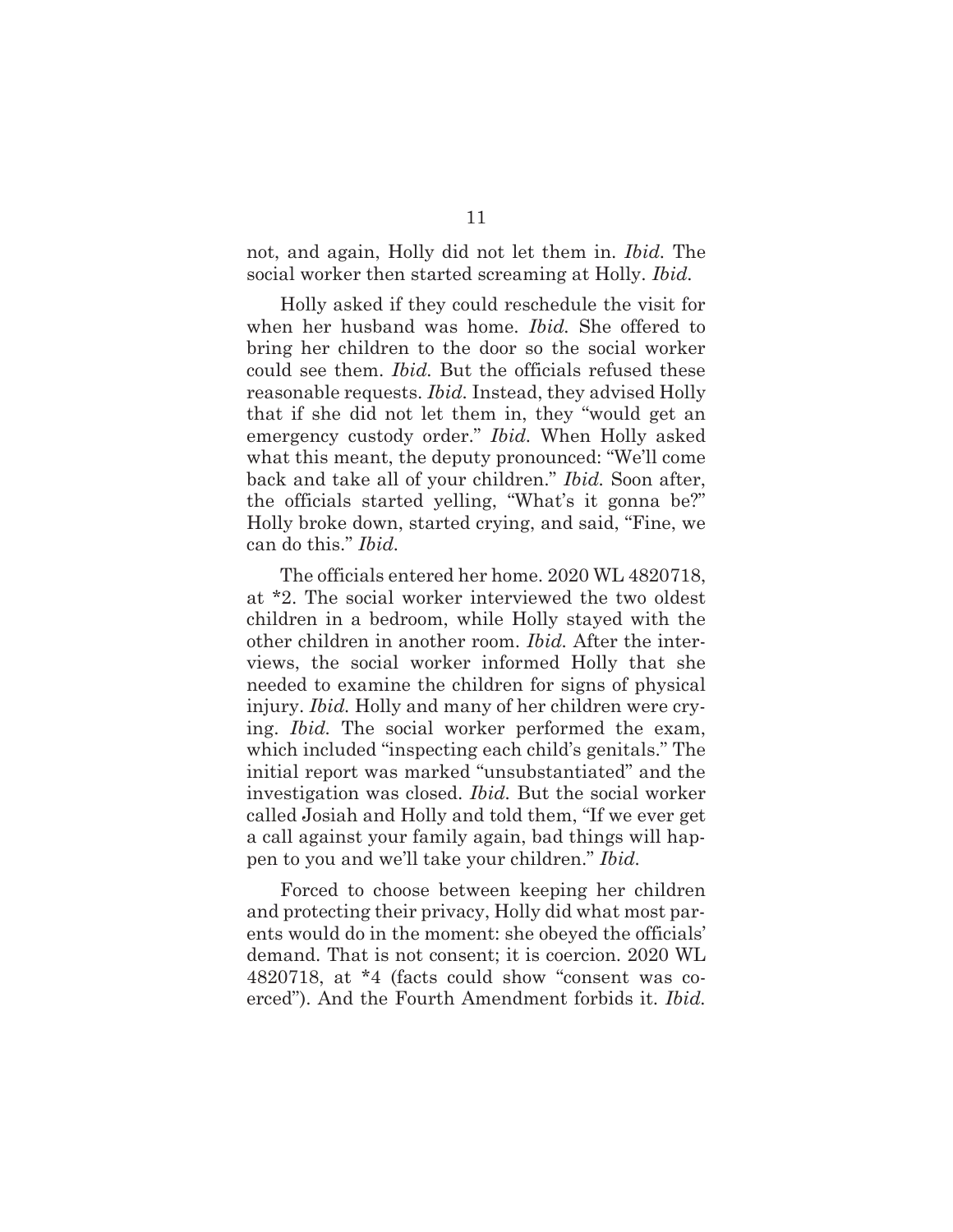("clearly established law" prohibits this strongarm tactic). Yet under Respondent's rule, if officials had charged Holly and Josiah for resisting their order and the prosecutor later dismissed the case, the Currys would have no remedy for the violation.

### **2. Officials often assert exigent circumstances when none exist.**

 Officials also try to justify home raids by asserting exigent circumstances—even when none exist. The exigency exception is supposed to ensure that officials may intrude when someone faces imminent injury or when officials must stop the immediate destruction of evidence. *Tyler*, 436 U.S. at 509. It applies only when officials have probable cause and a true emergency exists. *Ibid.* This exception does not apply to cover "contrived emergencies" or investigations into only minor offenses. *Welsh* v. *Wisconsin*, 466 U.S. 740, 751-52 (1984).

 Yet some officials (incorrectly) believe that childwelfare investigations *always* involve exigent circumstances. Take Robert and Shirley Calabretta. In fall 1994, California social workers received a report from an anonymous caller who recounted hearing a child in Robert and Shirley's home screaming "No Daddy, no" in the middle of the night, and "No, no, no" on another occasion. *Calabretta*, 189 F.3d at 810. The caller shared that the children were homeschooled and belonged to "an extremely religious family." *Ibid*. A social worker reviewed this information, verified that the family had no prior reports, and confirmed that Robert and Shirley had "never been on welfare." *Ibid*.

 Four days later, the social worker visited the Calabretta home to investigate. 189 F.3d at 810. Shirley declined to let the social worker in, but her children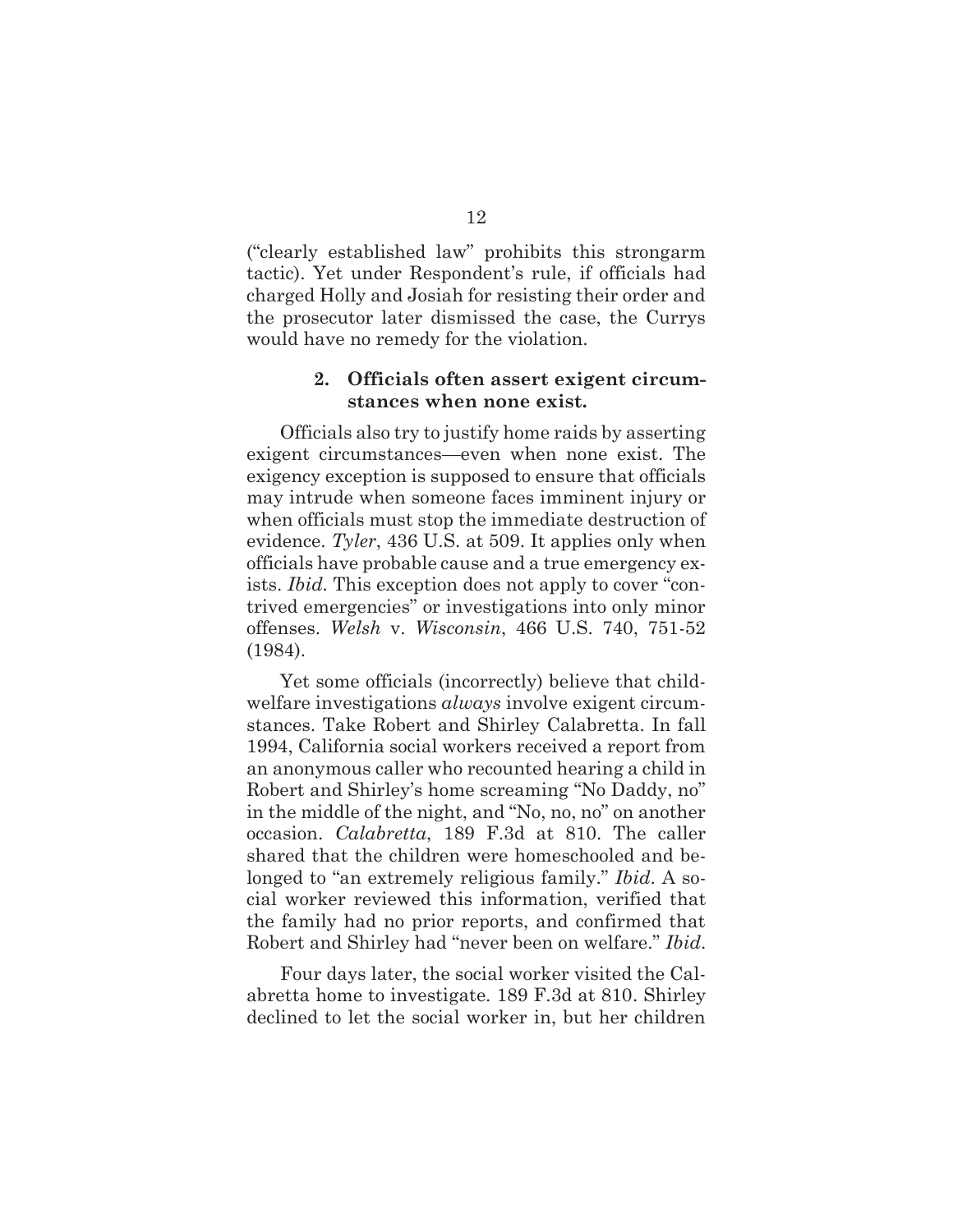came to the door, and the social worker saw that they "were easily seen and … did not appear to be abused" or "neglected." *Id*. at 811. The social worker left and, obviously comfortable with the family's situation, *went on vacation*. *Ibid*. Ten days later, the social worker returned with a police officer. *Ibid*. The officer knocked, and Shirley answered. *Ibid*. The officer said they were investigating the children's welfare. *Ibid*. But Shirley did not open the door because, as she told the officer, she was uncomfortable letting them in without her husband home. *Ibid*. The officials forced their way in, believing that child-welfare investigations *always* involve exigent circumstances. *Ibid*.

 The officer stayed with Shirley in one room, while the social worker took her 12-year-old daughter to another. 189 F.3d at 811. During the interrogation that followed, the child said she did not remember anyone screaming "No, Daddy, no," but did remember her little brother saying "no, no, no" one afternoon. *Ibid*. It turned out that the boy had said that because he hurt himself playing. *Ibid*. Yet the social worker pressed further. When asked about her parents' approach to discipline, the girl said that they sometimes use a "very, very thin wooden dowel," about twice the size of a pen—but emphasized that they "do not discipline indiscriminately, only irreverence or disrespect." *Ibid*. She also discussed her faith, as the social worker reported that she was "extremely religious" and often mentioned "the Lord and the Bible." *Ibid*.

 These details alarmed the social worker. She immediately told the 12-year-old to pull down her threeyear-old sister's pants. The older sister refused, and the younger sister began crying. Hearing the sobs, Shirley rushed in to provide care. 189 F.3d at 811. The social worker said, "I understand you hit your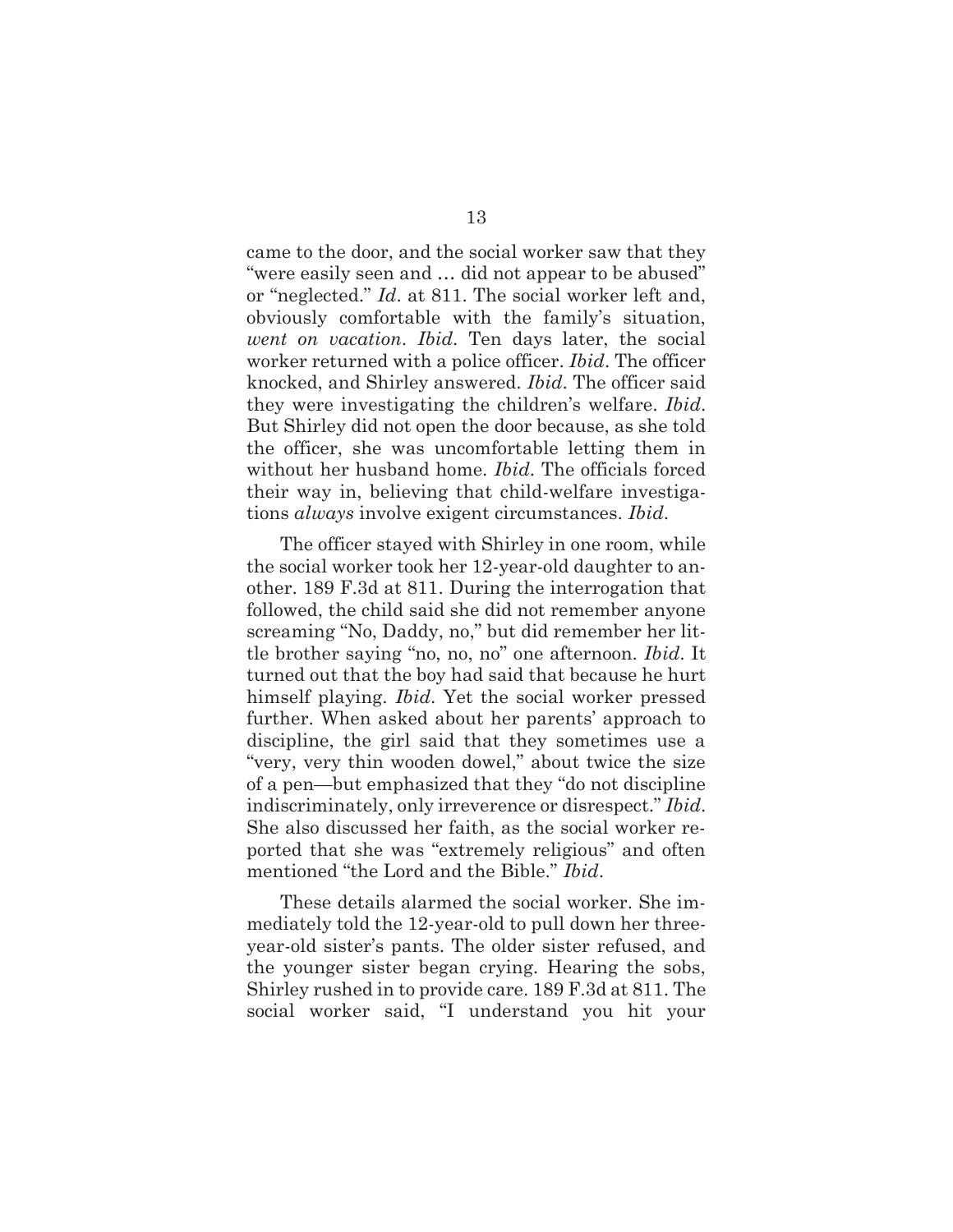children with objects." She then poked, "The rod of correction?" *Ibid*. Shirley answered that it's just "a little Lincoln log." *Ibid*. But the social worker (incorrectly) said it is illegal to discipline children with objects and demanded to see the child's bottom. *Ibid*. While the child was "screaming and fighting to get loose," Shirley obeyed the official's demand. *Id*. at 812. The social worker found no bruises or marks. *Ibid*. And after seeing the small "Lincoln log," she declined to examine the other children and left. *Ibid*.

 This story shows how badly some officials misuse the exigency exception. In true emergencies, officials would *never* wait two weeks before addressing a problem. The Fourth Amendment holds officials accountable for this misconduct. See *id.* at 817 (refusing qualified immunity on "coerced entry" claim). The Calabrettas won their suit. And they should have. Yet under Respondent's rule, if officials had charged them for resisting an order and the prosecutor later dismissed the case, the Calabrettas would have lost their claim for the officials' flagrant violation of their constitutional rights. That cannot be the law.

#### **B. The Fourth Amendment protects parents** *and* **children.**

 Despite its protective function, some officials seek to neutralize the Fourth Amendment's application to child-welfare investigations—stressing the important need to protect children. And a few courts have indulged that view. *E.g.*, *Tate* v. *Sharpe*, 777 S.W.2d 215, 216 (Ark. 1989) (applying a "reasonable cause" standard); *N.J. Div. of Youth & Fam. Servs.* v. *Wunnenbuerg*, 408 A.2d 1345, 1347 (N.J. Super. Ct. App. Div. 1979) (similar). But in their zeal to save children from supposed parental wrongs, officials can harm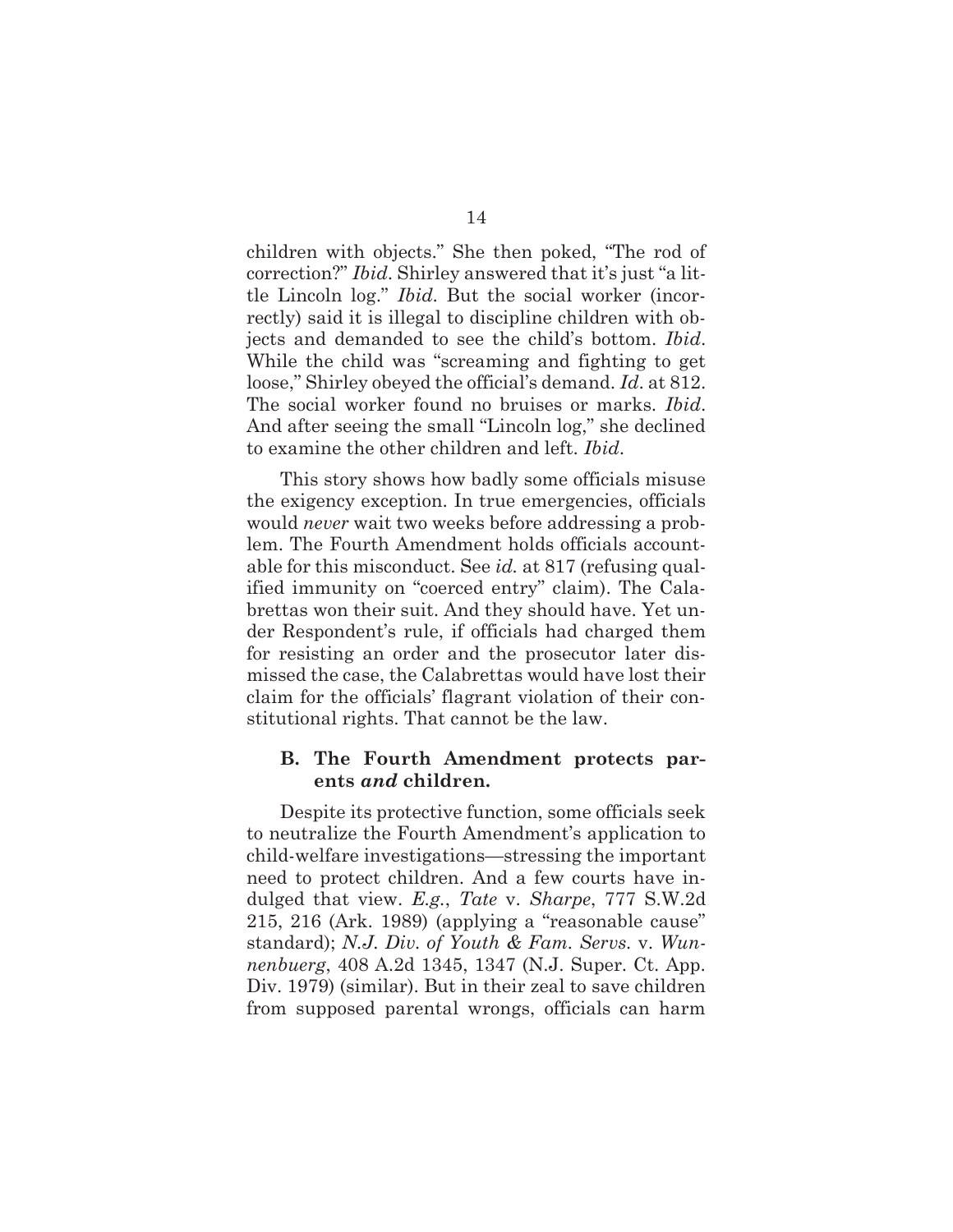those they seek to protect. Such investigations often uncover *no* evidence of wrongdoing, yet they decimate family privacy and can ruin childhoods—or worse.

### **1. Most child-welfare investigations uncover no wrongdoing.**

 The data shows that officials often overreach in child-welfare investigations. In 2019, for example, about 3.5 million U.S. children were the subject of such investigations. U.S. Dep't of Health & Human Servs., *Child Maltreatment 2019*, 18 (2021), https://perma.cc/E7MY-GZPF. But only 19% of those children were found to be victims of abuse or neglect. *Id.* at 20. This means that *2.8 million children* underwent child-welfare investigations in which officials uncovered no evidence of wrongdoing.3 Vague laws and poor training partially explain this failure.

 Take *In re Stumbo*, 582 S.E.2d 255 (N.C. 2003), a North Carolina case in which officials received an anonymous report that someone had seen "an unsupervised two-year-old child, naked in the driveway of a house." *Id.* at 256. This detail, along with the location of the home, was passed to a child-welfare official. *Ibid.* No evidence suggested how long the child was outside, whether such an event had happened before, or that the family had been the subject of a past

<sup>3</sup> Perhaps even more "investigations should close without findings of abuse or neglect. The United States Court of Appeals for the Second Circuit has described … abuse or neglect [findings] as 'at best imperfect,' noting that three-quarters of administrative challenges succeed in reversing such findings." Josh Gupta-Kagan, *Beyond Law Enforcement: Camreta v. Greene, Child Protection Investigations and the Need to Reform the Fourth Amendment Special Needs Doctrine*, 87 TUL. L. REV. 353, 362 (2012).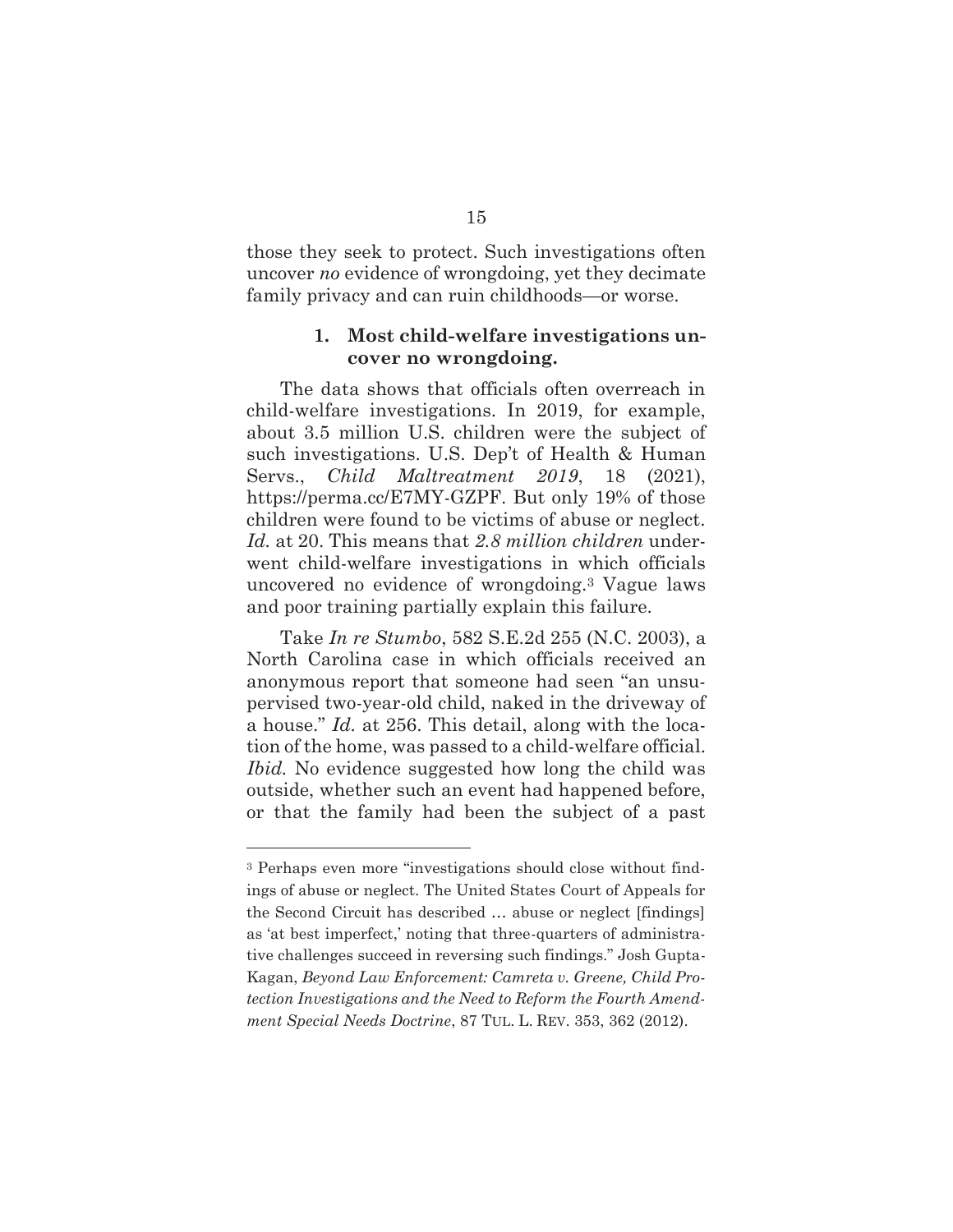investigation. *Ibid.* But based on this scant record, the official visited the home two hours later and demanded to interview the child and her siblings. *Ibid.*  When her parents refused, the official sought a court order compelling the parents' compliance. *Ibid.*

 The North Carolina Supreme Court ultimately ruled that the official had no legal basis to investigate the parents—because the "anonymous call reporting a naked child, two years of age, unsupervised in a driveway," did not alone constitute a "report of abuse, neglect, or dependency," and thus could not trigger the state's mandatory investigation requirements. 582 S.E.2d at 260. Justice Martin's concurrence went further, suggesting that the Fourth Amendment forbids such investigations where the state cannot show "reasonable grounds" that a child has been abused or neglected. *Id.* at 268 (Martin, J., concurring). No justice doubted that the social worker overreached in *Stumbo*.

 Yet a vague law was also to blame. North Carolina law defines a "neglected juvenile" as one who does not receive "proper care, supervision, or discipline" from the juvenile's parent or "who lives in an environment injurious to the juvenile's welfare." N.C. Gen. Stat. 7B–101(15). On its face, this law covers even the mildest instances of lax parenting—like forgetting to brush a child's teeth one night or letting a child stay home from school on his birthday. Officials could twist this text to target even the best parents for punishment. Thankfully, North Carolina courts have interpreted the law to cover only "severe or dangerous conduct … causing injury or potentially causing injury to the" child. *Stumbo*, 582 S.E.2d at 258. But without good training, child-welfare officials (who are rarely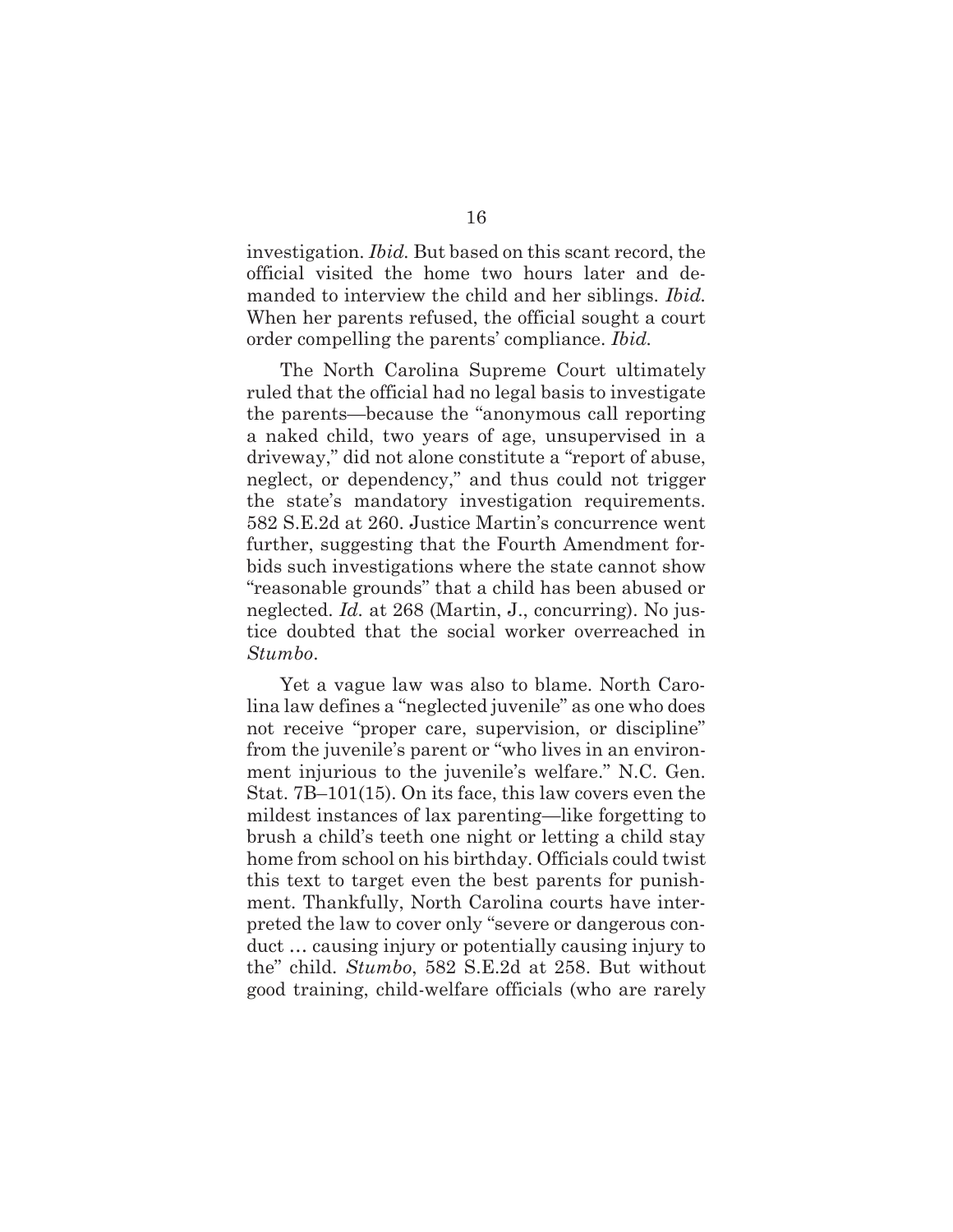lawyers) may never know that. And parents and children bear the heavy cost.

 This is not just a problem for Tar Heels. Most "child neglect laws … are very broad and vague." Diane L. Redleaf, *Narrowing Neglect Laws Means Ending State-Mandated Helicopter Parenting*, ABA (Sept. 11, 2020), https://perma.cc/RN3Q-BPUU (linking to www.letgrow.org, a website canvassing neglect laws). They include nearly limitless terms—"like 'injurious environment,' 'lack of proper care,' and 'inadequate supervision'—that invite open-ended discretionary, standardless, and discriminatory applications." *Ibid*. And social workers in at least one state are sounding the alarm—suggesting this "dangerous" problem has led to "thousands of children" being "unnecessarily removed from their homes." Coleman, *Storming the Castle*, 47 WM. & MARY L. REV. at 441 n.65 (citing Troy Anderson, *Foster Care Cash Cow; "Perverse Incentive Factor" Rewards County for Swelling System* (L.A. Daily News, Dec. 7, 2003)).

 If this sweeping approach was effective, that would be one thing. But even its most zealous supporters "concede that because abuse and neglect are underreported, many more victims exist than are known to the system." Coleman, *Storming the Castle*, 47 WM. & MARY L. REV. at 419. And they suspect that the investigations that do occur "sometimes, or even often, fail to" uncover abuse where children are truly victims. *Ibid*. Meanwhile, states fail to improve their tactics. They could better educate the public about how to report child abuse. *Ibid*. They could fix vague laws. Or they could better train officials, give them manageable caseloads, and set "clear guidelines" to limit their discretion. *Id*. at 420. But many states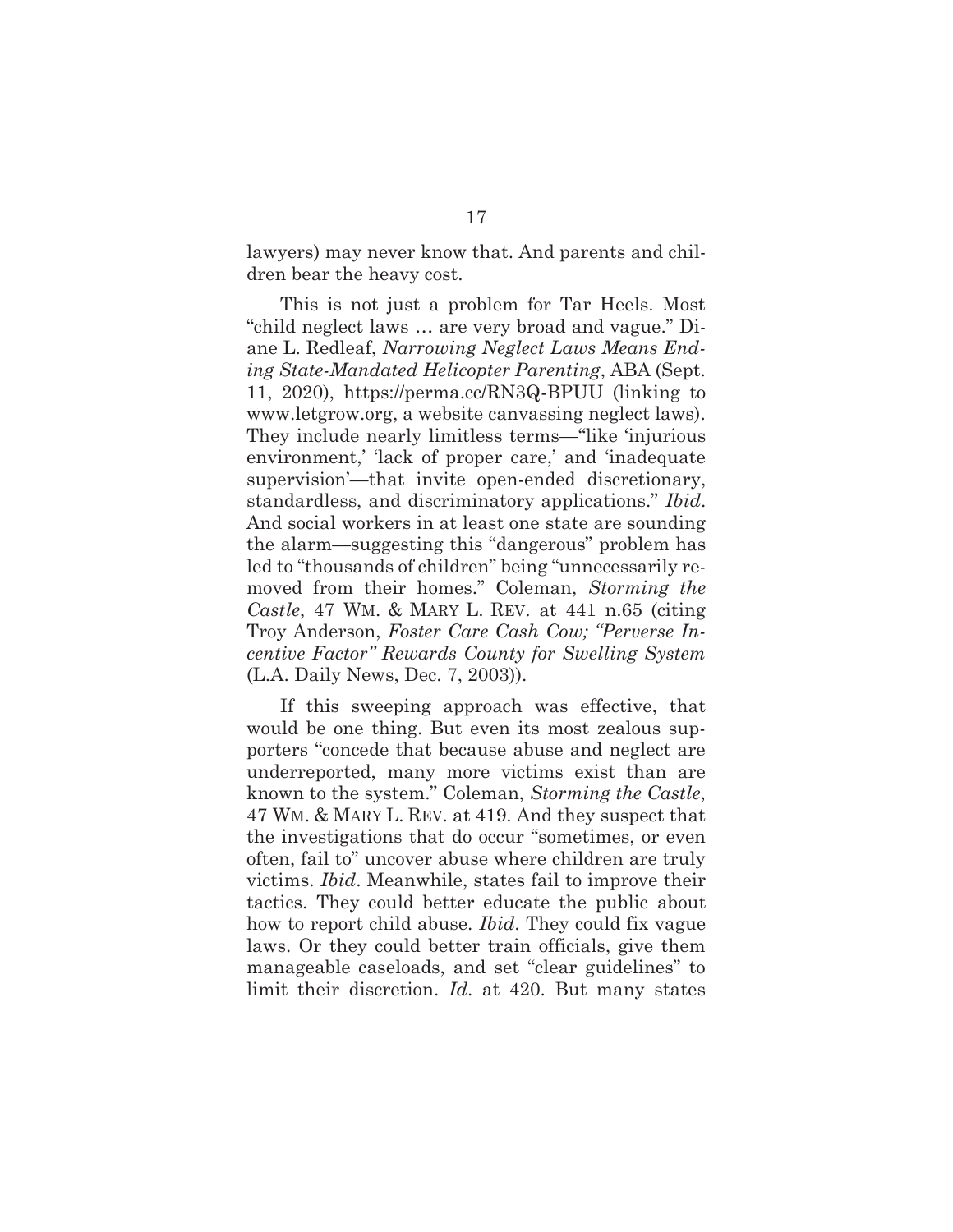refuse to do so, and the need for such reforms is urgent. Two for ten is not good enough.

### **2. Unjust child-welfare investigations can harm parents and children.**

 While eight out of 10 child-welfare investigations uncover *no* wrongdoing, that does not mean families are left unscathed when officials leave. The investigation *itself* can harm families: by (i) stigmatizing them, (ii) dashing their sense of privacy, and (iii) traumatizing children—those the investigation aims to protect.

i.

 Take stigma first. Baseless child-abuse allegations "unfairly stigmatize" parents, marring their reputation in the "local community." *Stumbo*, 582 S.E.2d at 265 (Martin, J., concurring). The label "child abuser" or "neglectful parent" invokes "profound negative connotations" in our society. Coleman, *Storming the Castle*, 47 WM. & MARY L. REV. at 497. Many parents would give anything only to be known as "a good mother or a good father." *Ibid.* Yet one knock from a child-welfare official can change everything. The questions pour in: Who called the police? What did I do wrong? What will people think?

 That knock means someone—maybe a doctor, teacher, or friend—believes "a child in the family is being abused or neglected by the very people who are intended to cherish" him or her. Coleman, *Storming the Castle*, 47 WM. & MARY L. REV. at 498. This is "the ultimate challenge" to family identity—and thus "the ultimate vehicle" to shame its members. *Ibid.* And "the potential for shame and fear" dramatically increases when officials can impose criminal penalties. *Ibid.* "[S]uch an investigation implies almost by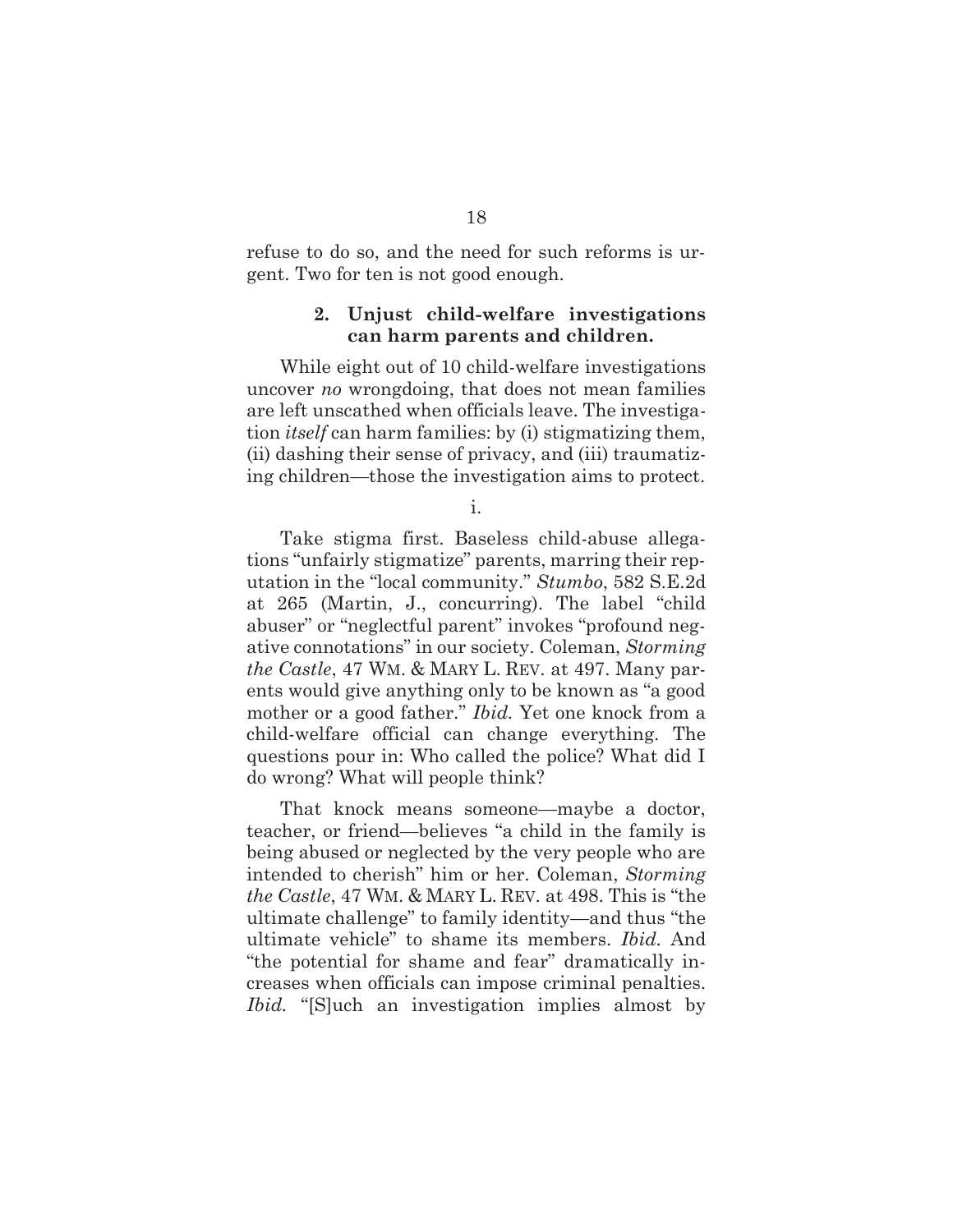definition that [officials] believe the parent" may be a "bad mother or father, and that the child may be … unloved." *Ibid.* 

 No matter what happens after officials leave, parents often experience shame and stigma. Sabrina Luza & Enrique Ortiz, *The Dynamic of Shame in Interactions Between Child Protective Services & Families Falsely Accused of Child Abuse*, 3 Inst. for Psych. Therapies (1991), https://perma.cc/V4Y2-LF37. And many of them may live in "constant fear." *Doe* v. *Heck*, 327 F.3d 492, 506 n.10. (7th Cir. 2003). Fear caused one family to "watch for strange vehicles," not "let their children play outside," and even put "blankets over their windows." *Ibid.* The Fourth Amendment helps shield families from this harm.

#### ii.

 Child-welfare investigations also dash a family's sense of privacy. Home visits and child seizures epitomize this truth. Coleman, *Storming the Castle*, 47 WM. & MARY L. REV. at 518. On home visits, state officials "quite literally storm the castle," invading bedrooms, scouring refrigerators, and opening closets and doors. *Ibid.* They do this "both during the day and at night," keeping families always on edge. *Ibid.* For seizures, officials often corner children to discuss "private family matters" and worse, to perform physical exams—which typically include inspecting the child's "genital and anal areas." *Id.* at 519. And they often do this for no good reason.

 While *Calabretta* and *Curry* highlight this problem, few stories match the horror of Bill and Becky Wallis's. In the fall of 1991, Bill and Becky and their two children, five-year old Lauren and two-year old Jessie, lived in San Diego California. *Wallis* v.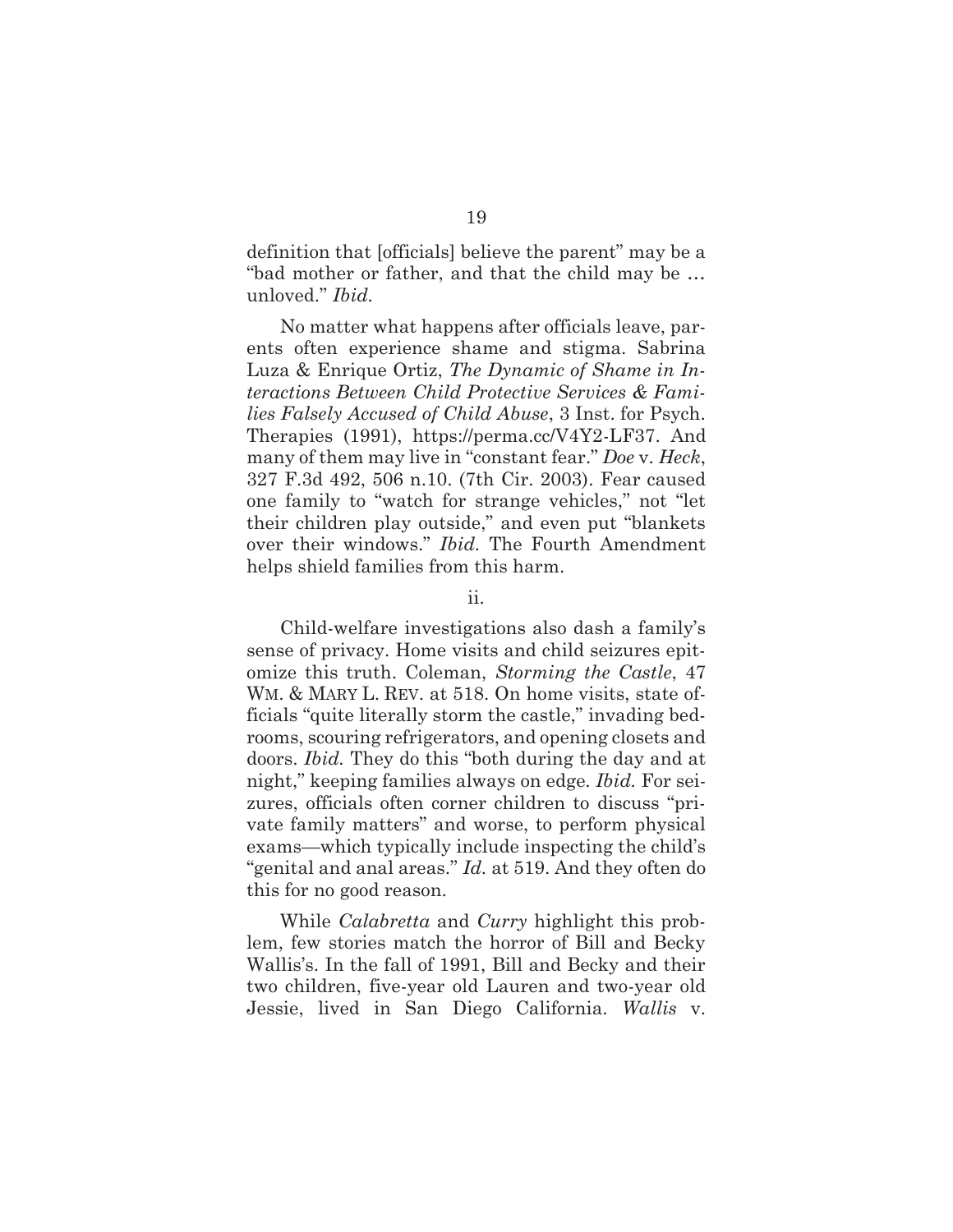*Spencer*, 202 F.3d 1126, 1131 (9th Cir. 2000). Many months had passed since they had seen Becky's sister, Rachel, who "suffers from" several "psychiatric problems" and had "made a false report" the year before, "alleging that Bill was sexually abusing Lauren." *Ibid*. Because state officials investigated the report and "found that there was no credible evidence to support the allegations," they took no further action. *Ibid*.

 Rachel had now entered a psychiatric hospital because she was suicidal. 202 F.3d at 1131. There, she reported to her therapist that Bill "was planning to sacrifice his young son Jessie to Satan at the 'Fall Equinox ritual,'" and that Bill would cover this up by "staging a car accident." *Ibid*. Rachel added that both her parents and Bill were in a cult, but Becky was not. *Ibid*. And she recounted a "recently recovered memory of being with her father in the woods," where he was "wearing a cult robe reciting hypnotically 'On the third full moon after two blue moons a child will be killed.'" *Ibid*. While Rachel believed this event occurred decades before Jessie's birth, one of her "multiple personalities" said it "referred to Jessie and meant that he would be sacrificed to Satan on the 'Fall Equinox.'" *Ibid.* 

 Rachel's therapist reported this tale to state social workers, who contacted the police, believing they had "no choice but to take the children into protective custody." 202 F.3d at 1132. The police assigned two officers, who were told the state had a "pickup order"—but no such order existed. *Id*. at 1133. Two days later, the officers went to the grocery store where Becky was working. *Id*. at 1134. They tailed Becky as she drove home, and eventually pulled her over at a convenience store. *Ibid*. There, one officer told Becky that they "needed to 'check on' the children," and said that if she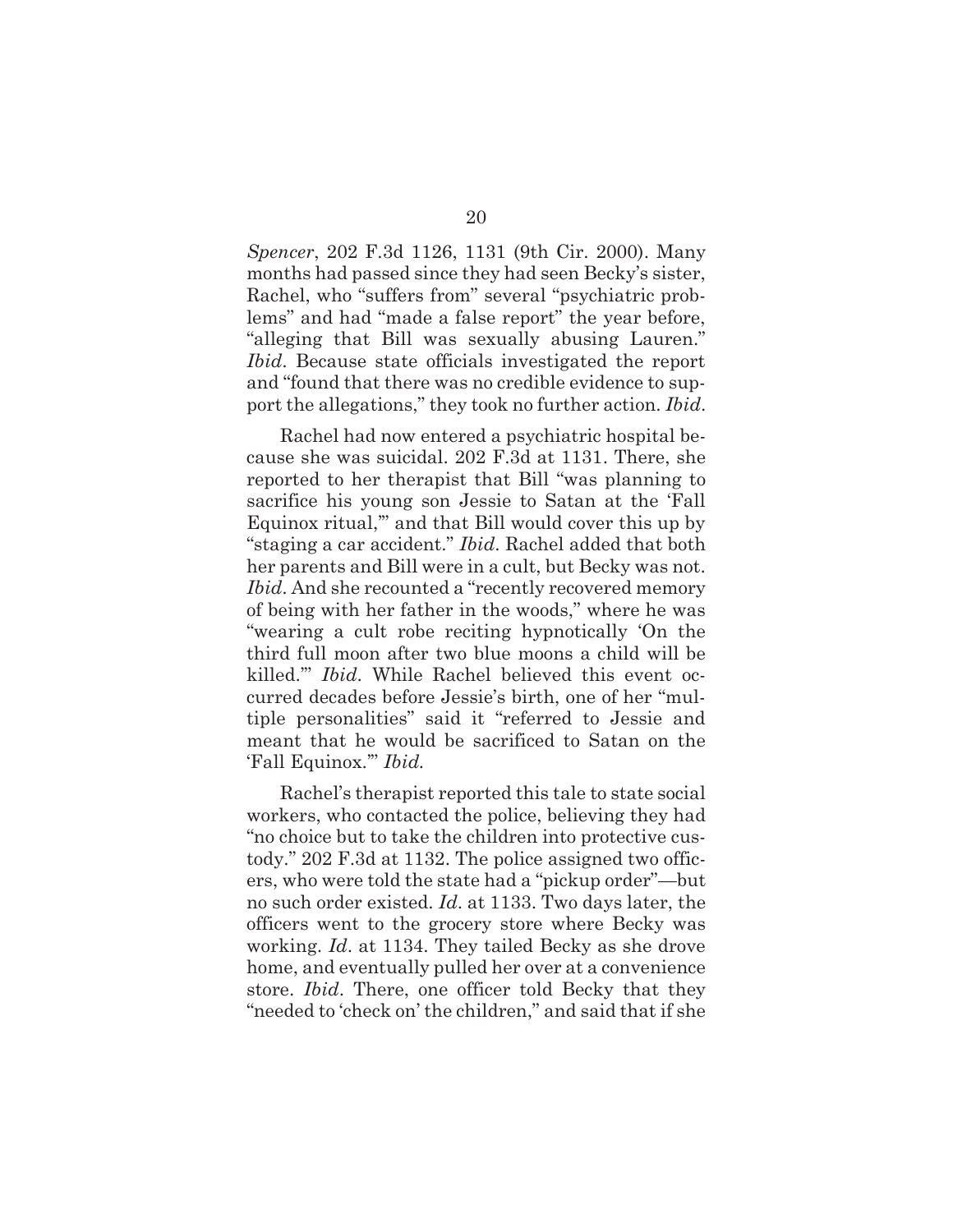took them to her house, they could "sit down and talk about" things. *Ibid*. This was a ruse to "pick up the children," the officers later admitted. *Ibid*.

 The officers arrived at Becky's home around midnight. 202 F.3d at 1134. Her children were asleep and "appeared well-cared for." *Ibid*. Indeed, "there was no sign of anything suspicious." *Ibid*. But an officer forced Bill and Becky to awaken Lauren for an interview. *Ibid*. The five-year old answered the questions the best she could. *Ibid*. Though the officer had *no* evidence suggesting Lauren had ever been sexually abused, she asked if anyone "had ever given her bad touches." *Ibid*. Lauren truthfully answered no. *Ibid*. So the officer abruptly said they were removing the children. *Ibid*. At 1:00 a.m., the officers took Lauren and Jessie to a county facility, where they "were not allowed to see their parents and cried for them constantly." *Ibid*.

 The children would not return home for over two months. 202 F.3d at 1134. Three days later, an officer took Lauren and Jessie to a local hospital, where she ordered a "physical examination of both children." *Id*. at 1135. No court order allowed this exam, nor did officials tell Bill or Becky about it beforehand. *Ibid*. Dr. Mary Spencer performed the exam, including multiple "internal body cavity examinations." *Ibid*. Spencer photographed "both the inside and outside of Lauren's vagina and rectum and Jessie's rectum." *Ibid*. Lauren "was very upset by the procedures and asked for her parents." *Ibid*. Shockingly, Spencer's report concluded that both children had been molested, and that another doctor, Susan Horowitz, agreed. *Ibid*. But that was not true. *Ibid*.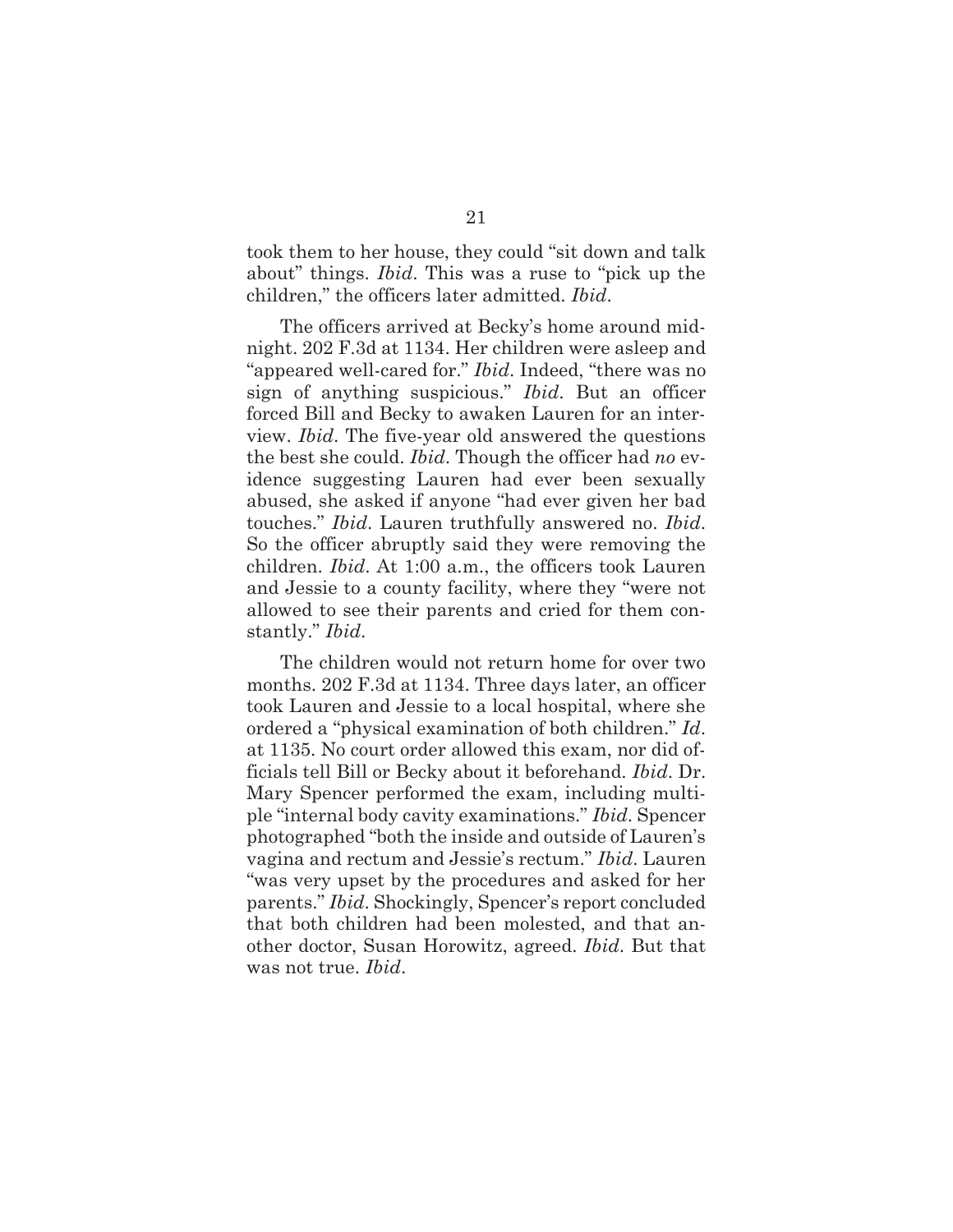Two months later, Horowitz sent CPS officials a letter informing them that Spencer's report about her "finding of sexual abuse was false." 202 F.3d at 1135. In fact, at the time of the report, Horowitz "had not had access to" the children's records, "had not performed a full review, and had not offered *any* conclusion." *Ibid*. (emphasis added). The letter also said that Horowitz had now reviewed the full file and, based on all the evidence, she disagreed with Spencer's conclusion that the children had been abused. *Ibid*. To the contrary, Horowitz concluded that "there was *no* evidence of abuse and that there were alternative, normal physiological explanations" for what Spencer had observed. *Ibid*. (emphasis added). So officials released the children and moved to dismiss the case. *Ibid*.

 While it "may be difficult to think … this way," children like Lauren and Jessie—who are "safe and healthy but [still] targeted" by officials—do not want to sacrifice "their welfare" only to make it easier for states to investigate other cases. Coleman, *Storming the Castle*, 47 WM. & MARY L. REV. at 529. They want to feel safe in their homes. And while the Fourth Amendment helps ensure that they can, Respondent's test could insulate officials from violating children.

iii.

 When officials seize and strip children, they "can cause emotional and psychological damage." Coleman, *Storming the Castle*, 47 Wm. & Mary L. Rev. at 419. This damage includes "trauma, anxiety, fear, shame, guilt, stigmatization, powerlessness, selfdoubt, depression, and isolation." *Id.* at 520 (citing Sabrina Luza & Enrique Ortiz, *The Dynamic of Shame*). And in a tragic irony, children who receive genital exams experience those exams as the very evil that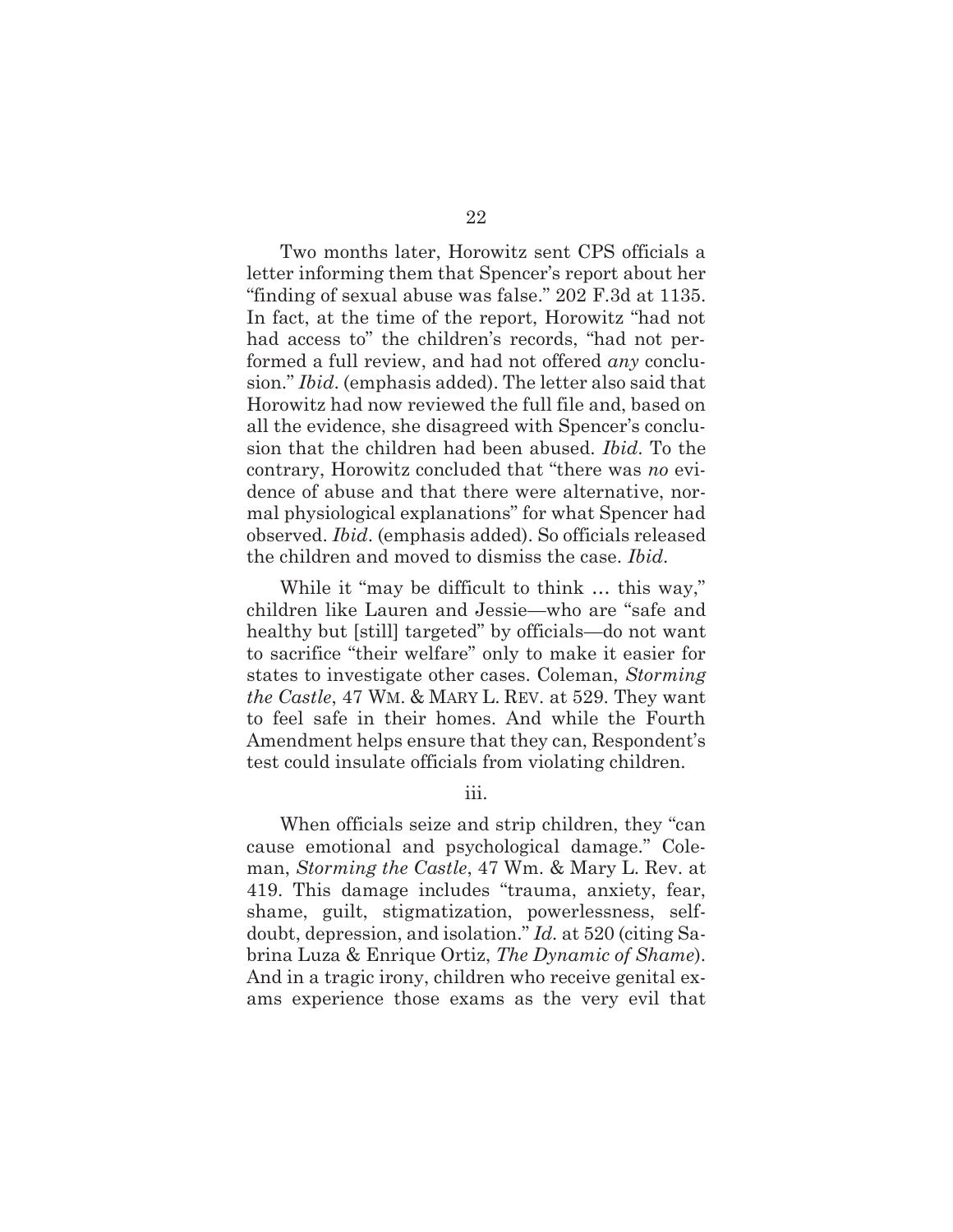officials are trying to stop: *sexual abuse*. John Money & Margaret Lamacz, *Genital Examinations & Exposure Experienced as Nosocomial Sexual Abuse in Childhood*, 175 J. Nervous & Mental Disease, 713-21 (1987). Social workers recognize this risk. Br. of *Amici Curiae* Nat'l Ass'n of Social Workers et al., *Safford Unified Sch. Dist. #1* v. *Redding*, 557 U.S. 364 (2009) (No. 08-479), 2009 WL 870022, at \*6 ("Even for adults, a strip search is a demeaning. For children …, it is far more significant.").

 The reality is that interventions such as medical treatments designed to help children "can also [hurt them]." Coleman, *Storming the Castle*, 47 Wm. & Mary L. Rev. at 520 n.315; accord C.M. Kuhn & S.M. Schanberg, *Responses to Maternal Separation: Mechanisms & Mediators*, 16(3-4) Int'l J. of Developmental Neuroscience 261-70 (1998) ("Consequences of disrupting mother-infant interactions range from marked suppression of certain neuroendocrine and physiological systems after short periods of maternal deprivation to retardation of growth and behavioral development after chronic periods."). The main difference here, of course, is that the hurt children *never needed* the interventions, and so the harms "are less easily justified." Coleman, *Storming the Castle*, 47 WM. & MARY L. REV. at 520 n.315.

 Human experience confirms the science. Consider what happened to three-year-old Lacey Doe when officials "made a 'reasonable mistake' in investigating" alleged child abuse. *Id.* at 521. Not long after officials took Lacey from her parents, "this supposedly neglected child" was described as "friendly and cooperative." *Doe* v. *Lebbos*, 348 F.3d 820, 834 (9th Cir. 2003) (Kleinfeld, J., dissenting). She enjoyed "watching cartoons and playing with toys." *Ibid.* She was curious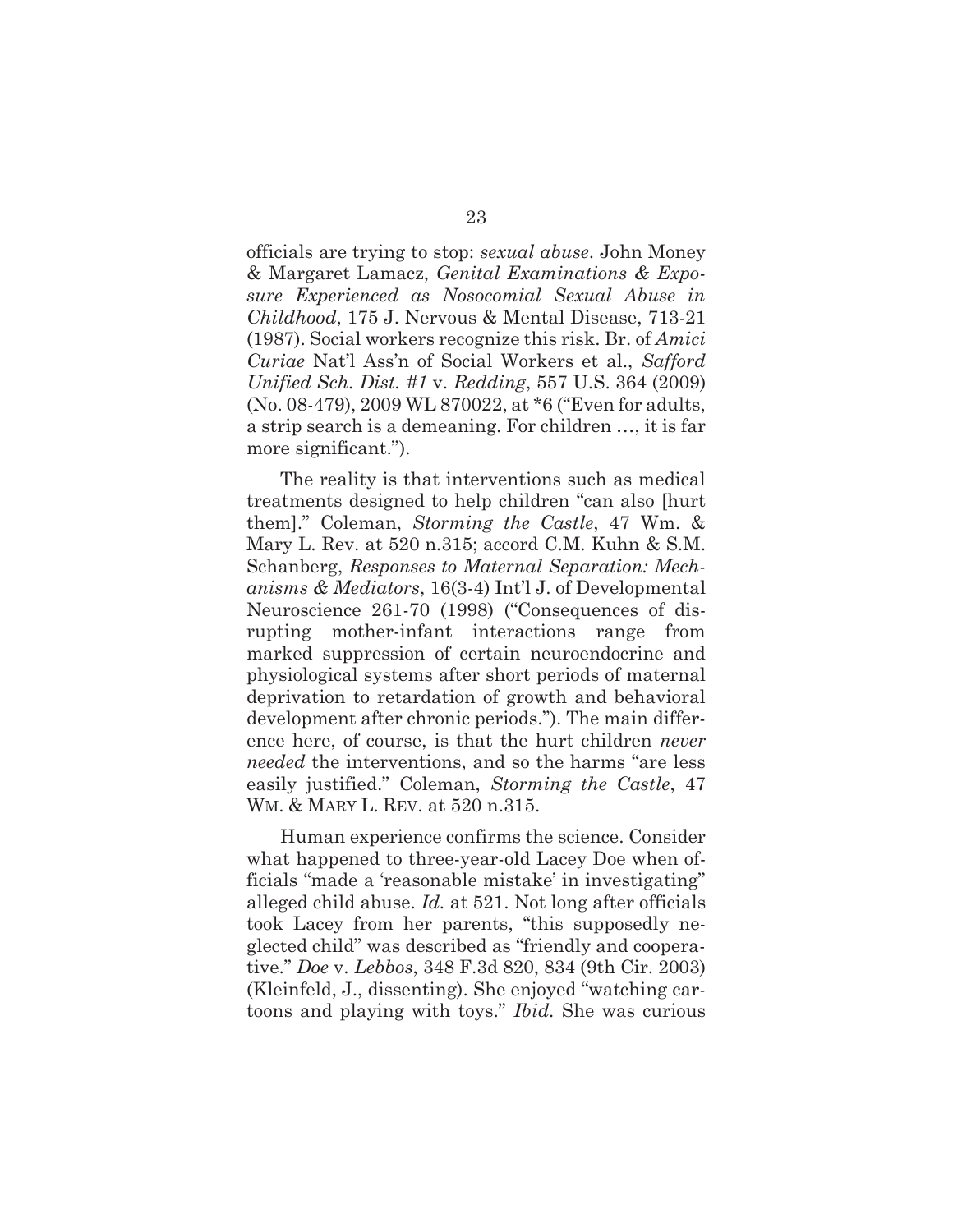about the world around her. *Ibid.* And she had no fear of "strangers." *Ibid.* But after "being bounced around" in the system "for over a year," Lacey became a much different girl. *Ibid.* 

 Her health spiraled. "She had taken to smearing feces and to other abnormal and highly disruptive behavior." 384 F.3d at 834. She was diagnosed "with Post Traumatic Stress Disorder, hearing voices, and suicidal ideation." *Ibid.* (cleaned up). And she was "put on anti-psychotic medication." *Ibid.* While she "somehow held her personality together through her mother's death, her father's" financial trouble, and a big move, what officials did "to protect her apparently destroyed her." *Ibid.* (cleaned up). As Judge Kleinfeld found, "[s]omething in this experience, perhaps being ripped away from her father," "perhaps having strangers strip her and search her [once-considered] private parts," or perhaps being put with outsiders inflicted "a trauma that was too much for her." *Ibid.*

 Lacey is not the exception. Psychologists explain that victims like her often suffer trauma—with symptoms like "sleep disturbance…, anxiety, depression, and [the] development of phobic reactions." Steven F. Shatz, *The Strip Search of Children & the Fourth Amendment*, 26 U.S.F. L. REV. 1, 12 (1991) (cleaned up). Some children even consider suicide. *Ibid.*; see also Teri Dobbins Baxter, *Constitutional Limits on the Right of Gov't Investigators to Interview & Examine Alleged Victims of Child Abuse or Neglect*, 21 Wm. & Mary Bill of Rts. J. 125, 127 (2012) (investigations "that separate children from their caregivers" can be "traumatic" for families). The Fourth Amendment helps protect these children from public abuse; Respondent's rule removes part of that protection.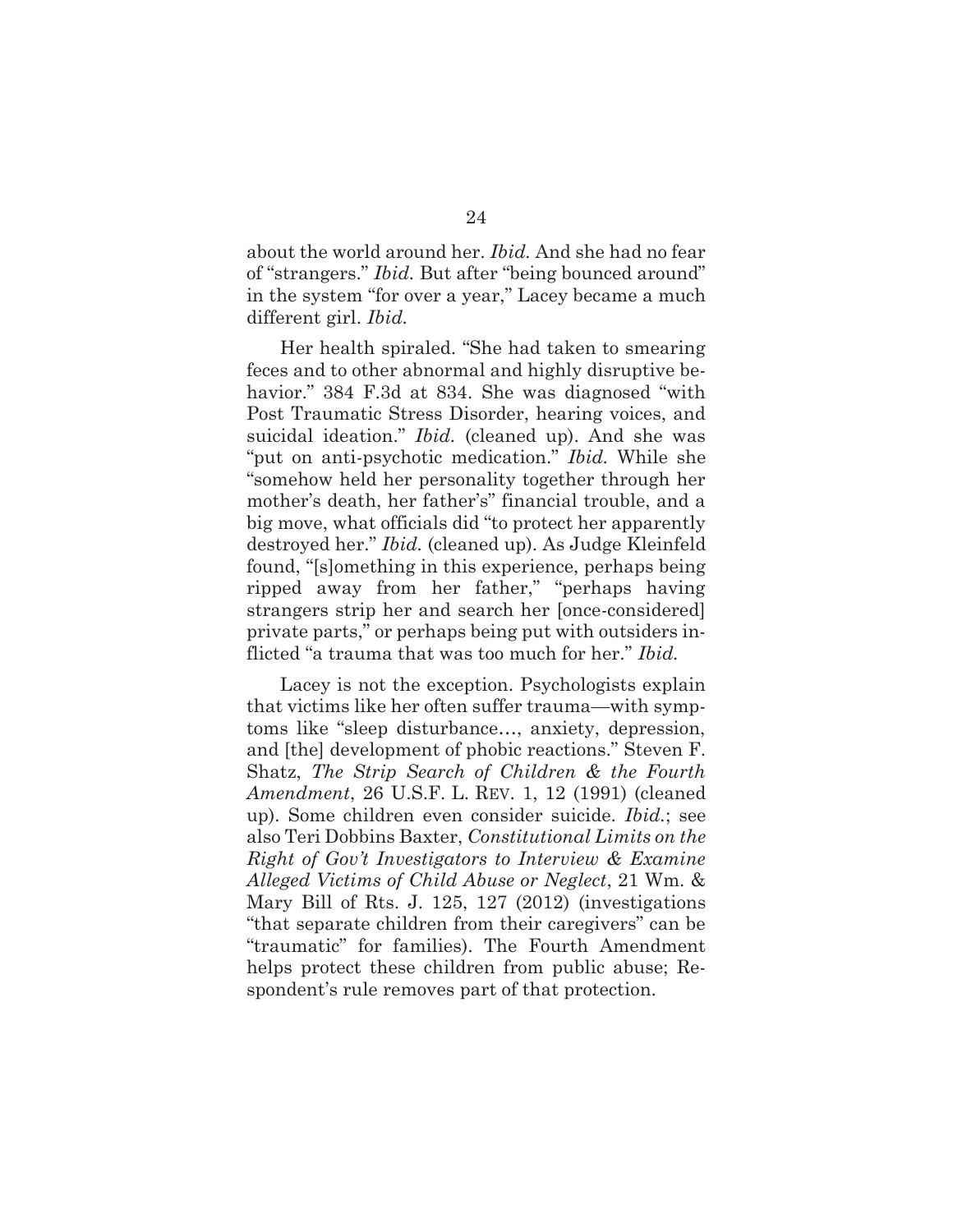## **C. Petitioner's rule best ensures that the Fourth Amendment protects vulnerable parents and children.**

 Improper searches and seizures are rampant and egregious. Only Petitioner's rule gives parents and children a fair shot at justice when officials wrongly seize them pursuant to legal process. To be sure, no one in the stories above went to jail or faced criminal prosecution—like Petitioner here. But this Court should not give officials any incentive to punish such parents with abusive process only to shield themselves from accountability. The success of § 1983 claims filed by parents should not turn on whether officials file baseless charges against them.

 And the risk for such abuse is high in the childwelfare context, given how officials routinely seek to bypass inconvenient Fourth Amendment requirements. The harm from this abuse can be severe and irreversible. This Court should hold that plaintiffs need only show that their prior criminal proceeding ended in a manner not inconsistent with their innocence to satisfy the favorable-termination rule. The common law supports this view. Br. for Pet'r 22-31; *Laskar*, 972 F.3d at 1286-92. And this view best fits with Fourth Amendment values and purposes.

 Only Petitioner's rule can protect vulnerable parents and children from unjust official intrusions and seizures pursuant to legal process—which is a chief purpose of the Fourth Amendment.

#### **CONCLUSION**

This Court should reverse.